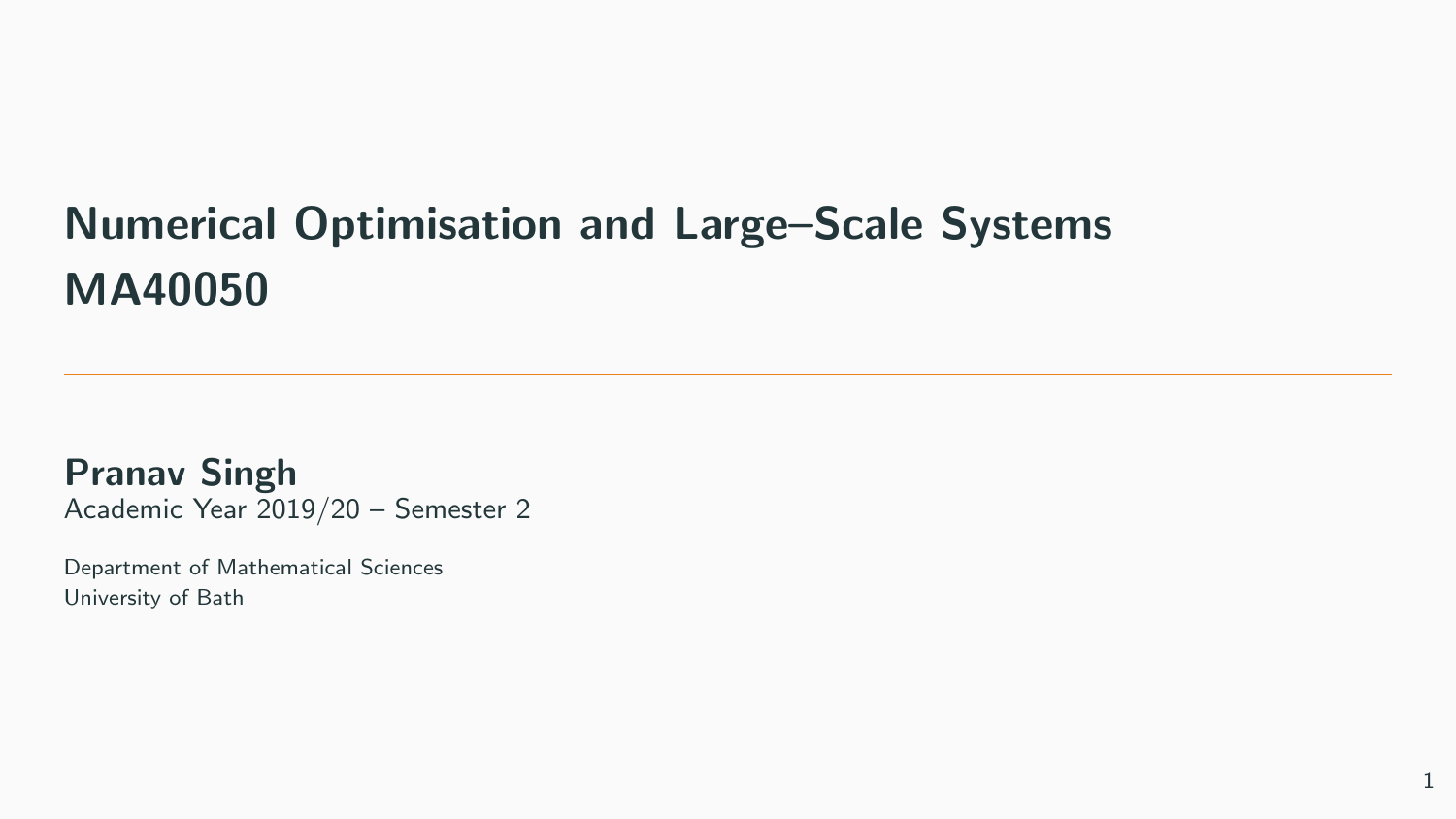#### Nonlinear (constrained) optimisation  $\equiv$  nonlinear programming

$$
\min_{\mathbf{x} \in \mathbb{R}^N} f(\mathbf{x}) \text{ subject to } \mathbf{c}_{\mathcal{E}}(\mathbf{x}) = 0 \text{ and } \mathbf{c}_{\mathcal{I}}(\mathbf{x}) \ge 0
$$

- objective function  $f: \mathbb{R}^N \longrightarrow \mathbb{R}$
- $\bullet$  constraints  $\quad \mathbf{c}_{\mathcal{E}}: \mathbb{R}^N \longrightarrow \mathbb{R}^{M_e}$   $(\mathcal{M}_e \leq \mathcal{N})$  and  $\mathbf{c}_{\mathcal{I}}: \mathbb{R}^N \longrightarrow \mathbb{R}^{M_i}$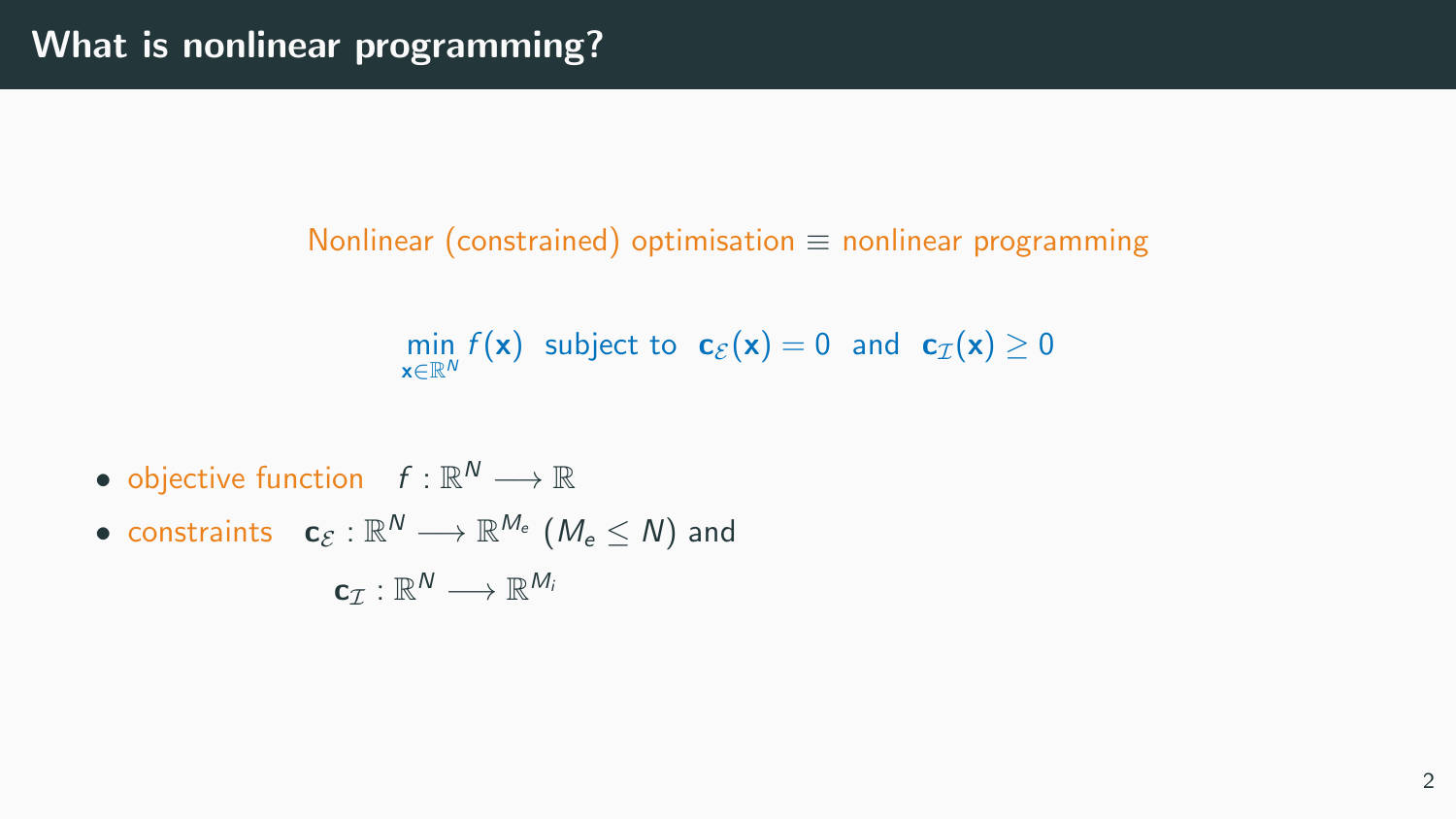# An Example

Optimisation of a high-pressure gas network

British Gas (Transco) Oxford University RAL



**Transco National Transmission** System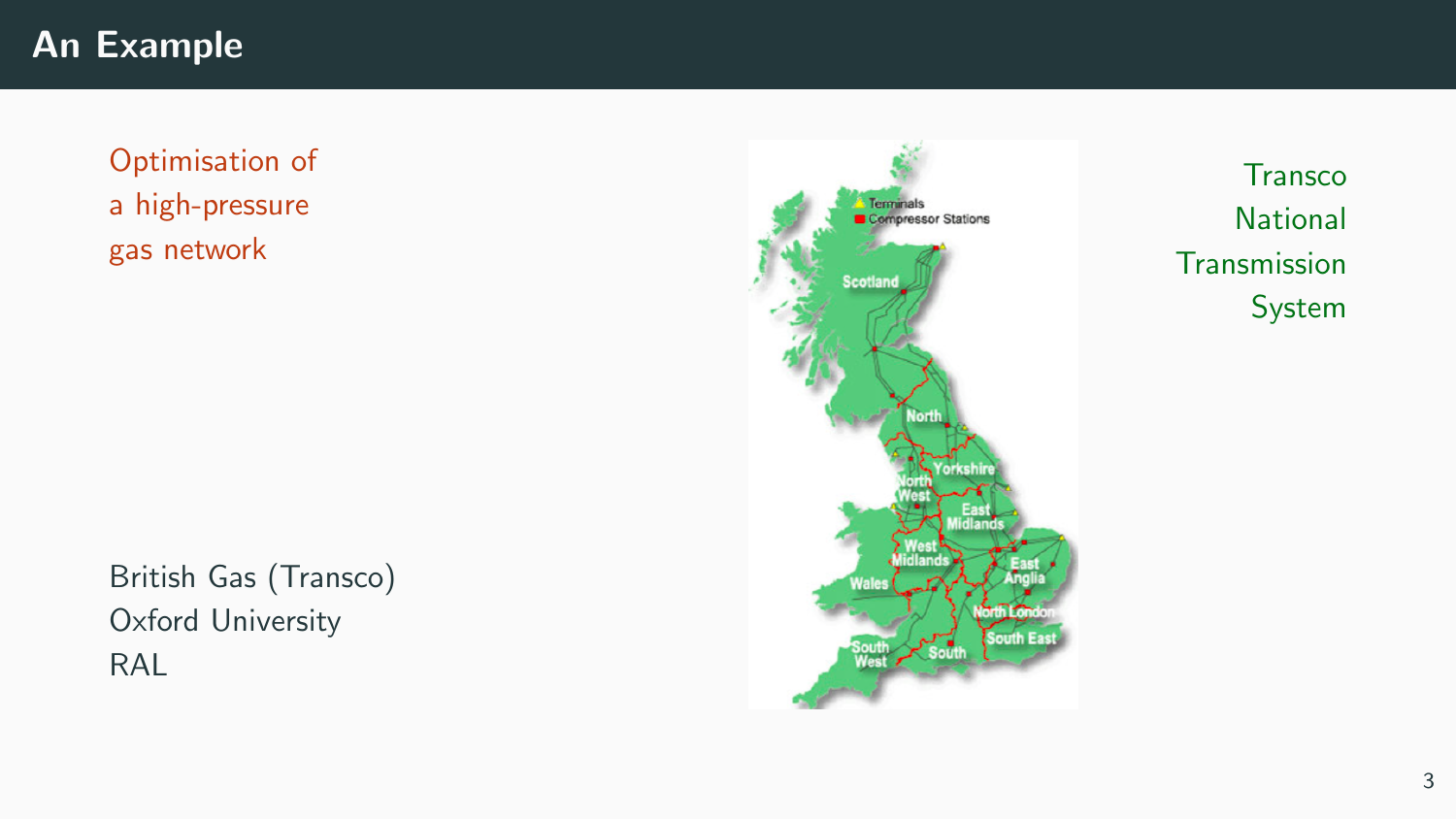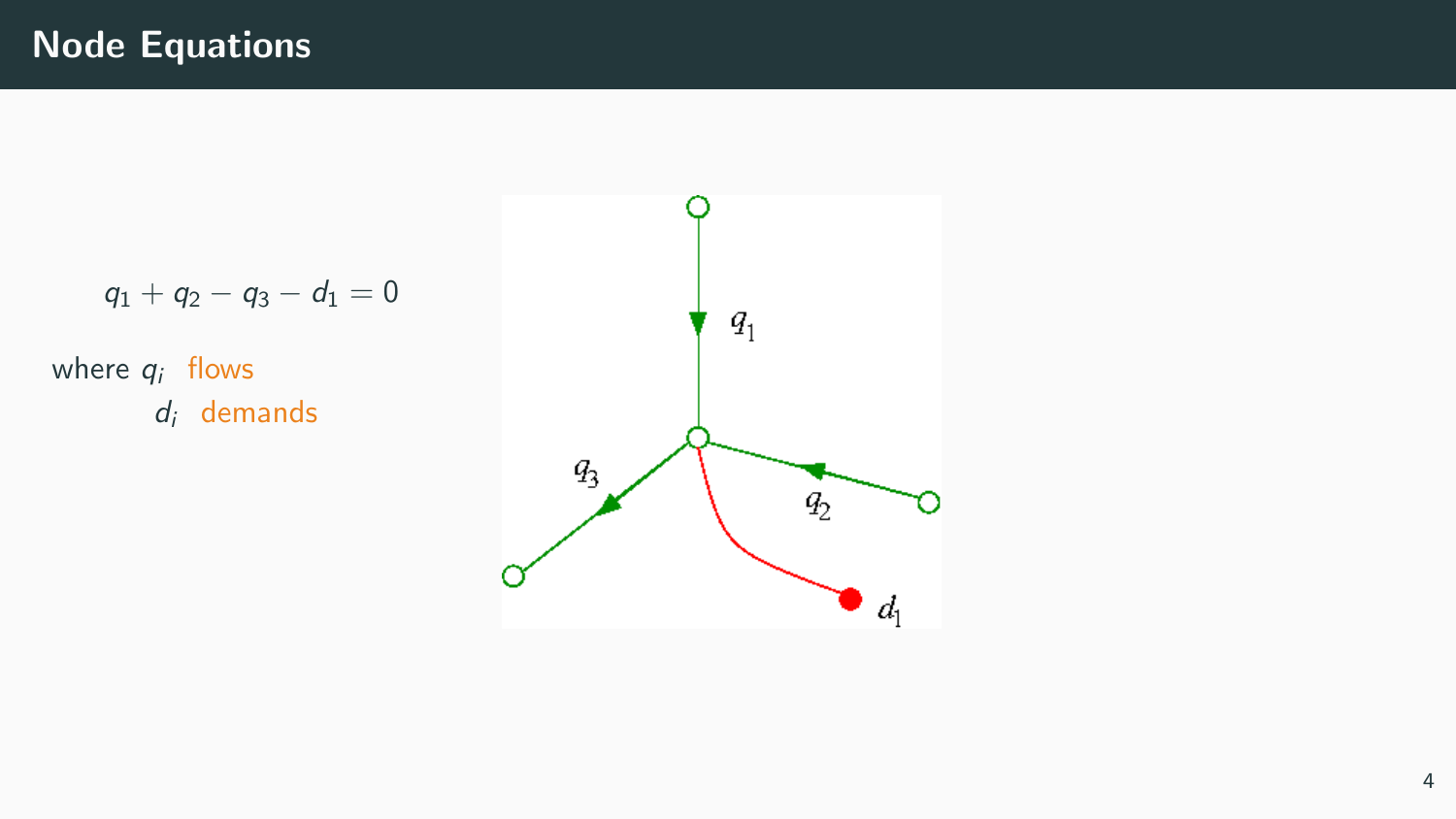$q_1 + q_2 - q_3 - d_1 = 0$ 

where  $q_i$  flows  $d_i$  demands



• structured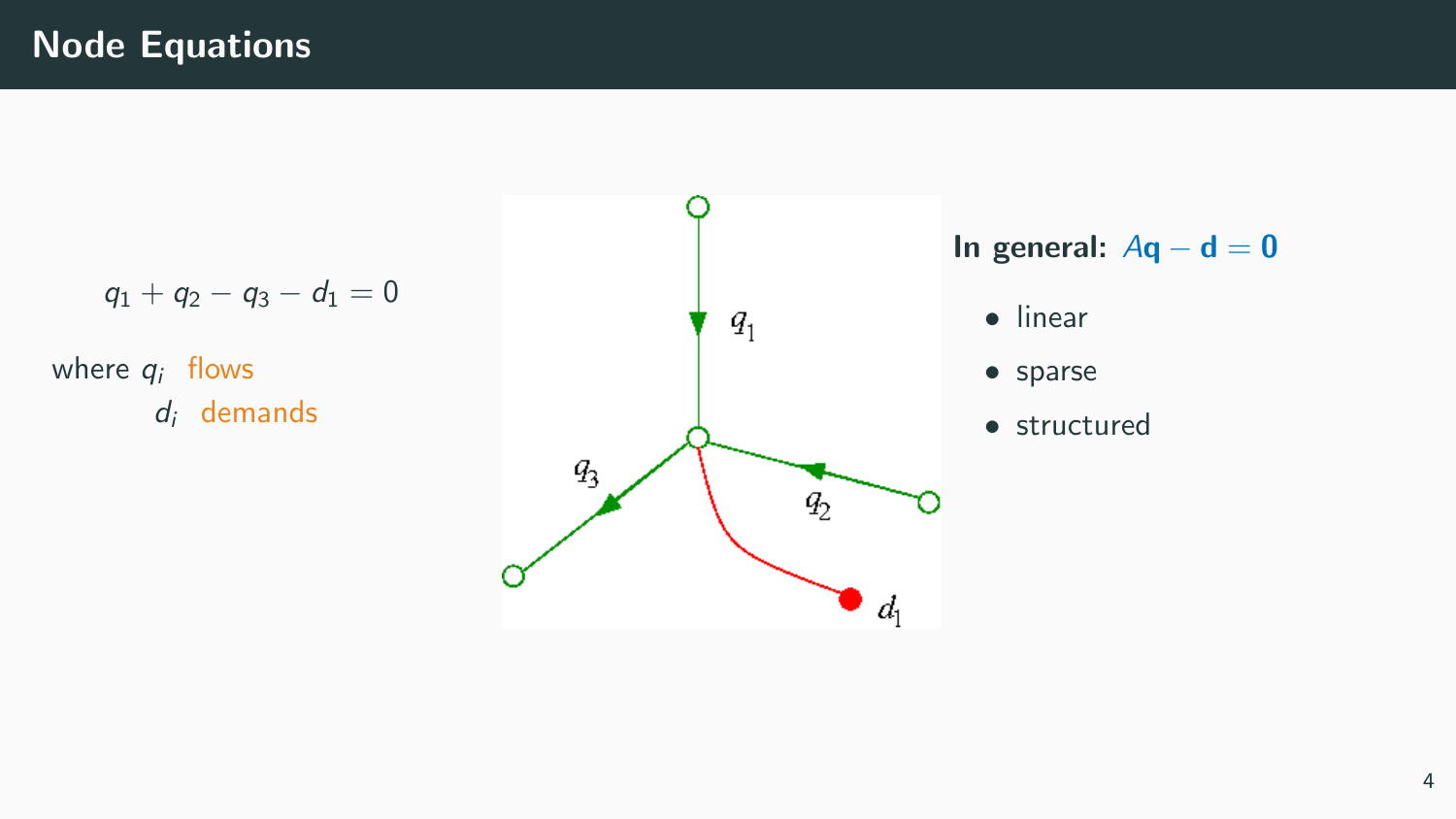## Pipe Equations



$$
p_2^2 - p_1^2 + k_1 q_1^{2.8359} = 0
$$

where  $p_i$  pressures

- $q_i$  flows
- $k_i$  constants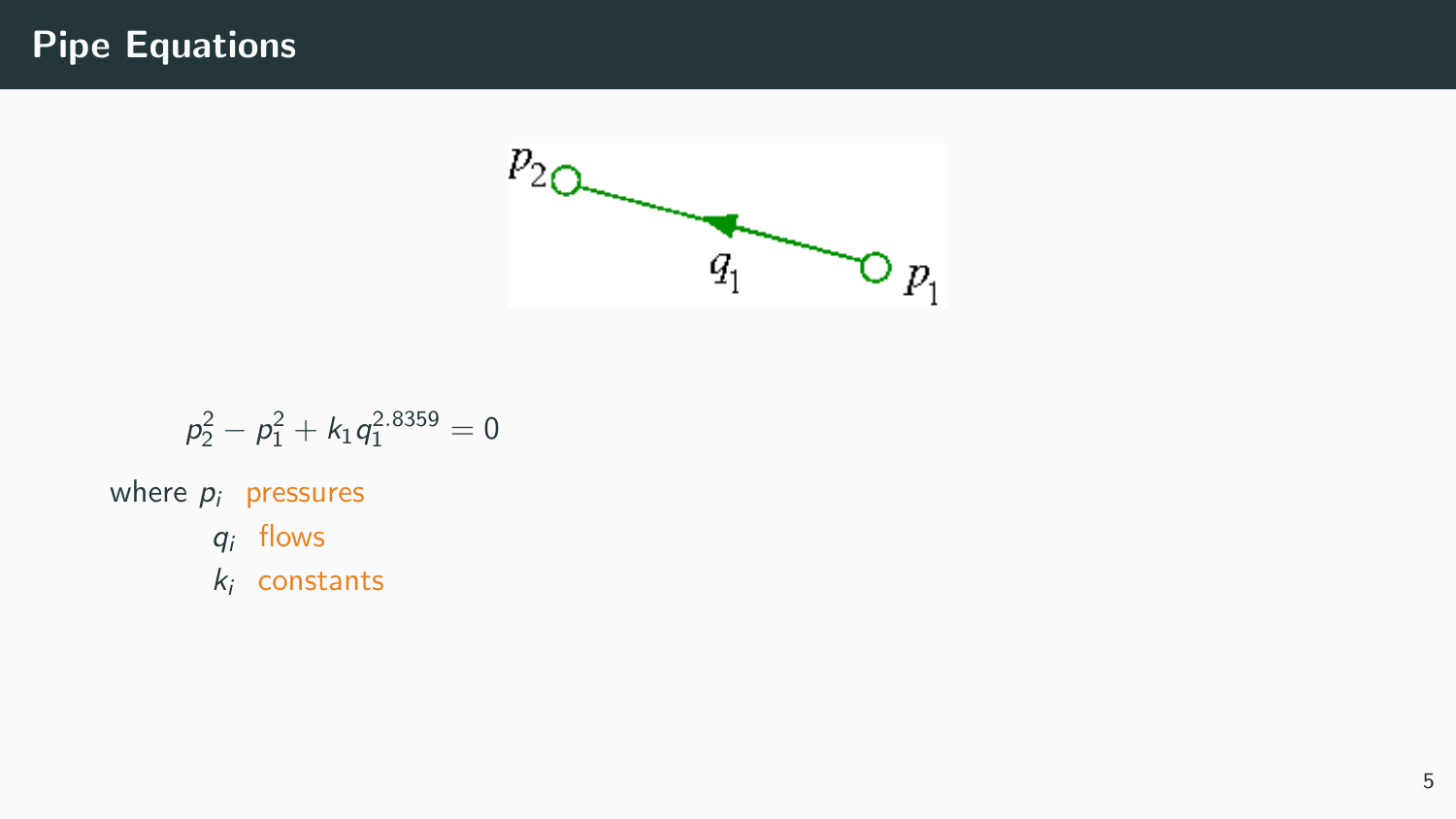### Pipe Equations



$$
p_2^2 - p_1^2 + k_1 q_1^{2.8359} = 0
$$

where  $p_i$  pressures

- $q_i$  flows
- $k_i$  constants

In general:  $A(\mathbf{p}) + \text{diag}(k_i q_i) = \mathbf{0}$ 

- non-linear
- sparse
- structured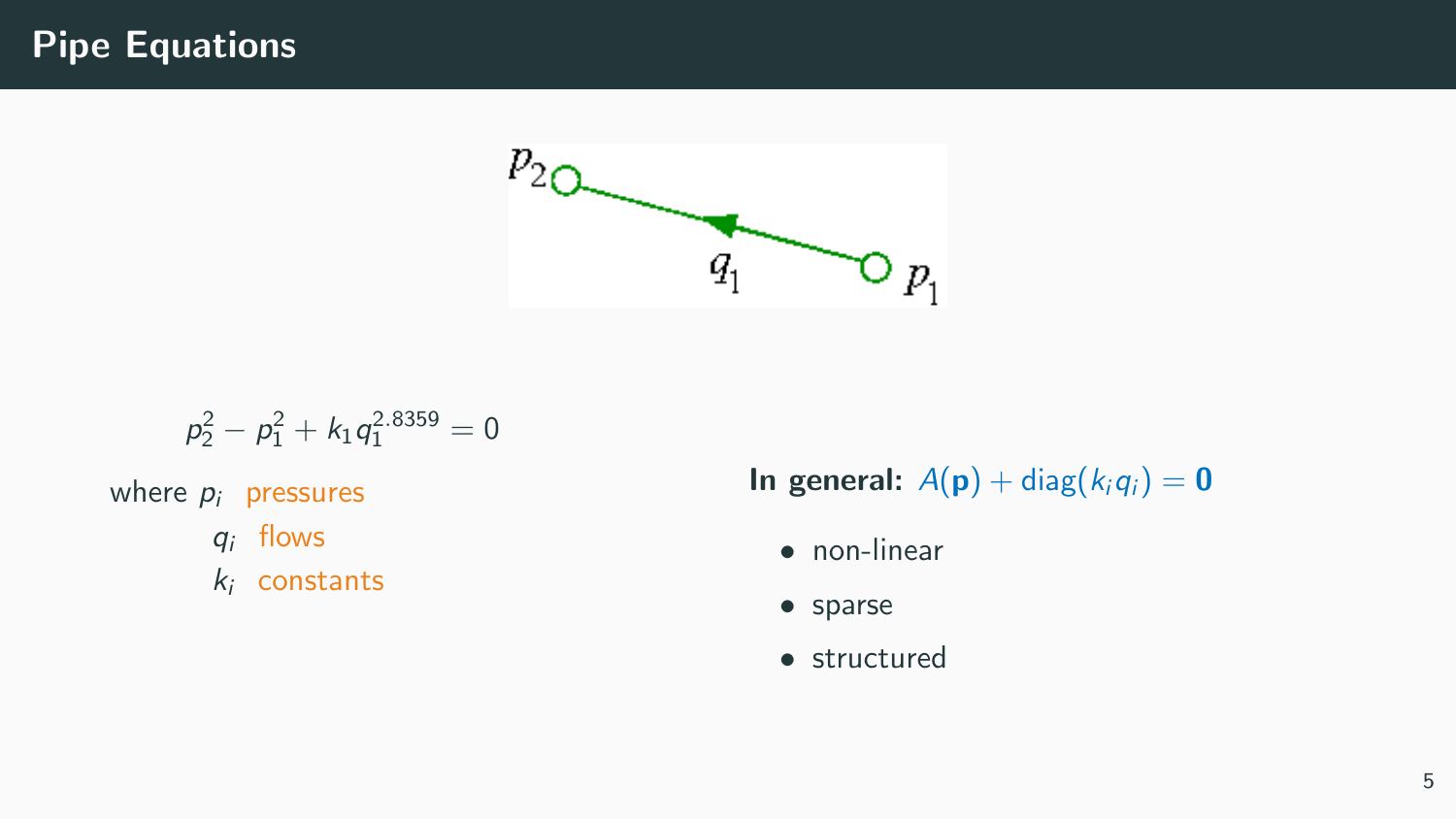

 $q_1 - q_2 + z_1 \cdot c_1(p_1, q_1, p_2, q_2) \geq 0$ 

where  $p_i$  pressures

- $q_i$  flows
- $z_i$  0–1 variables
	- $= 1$  if machine is on
- c<sup>i</sup> nonlinear functions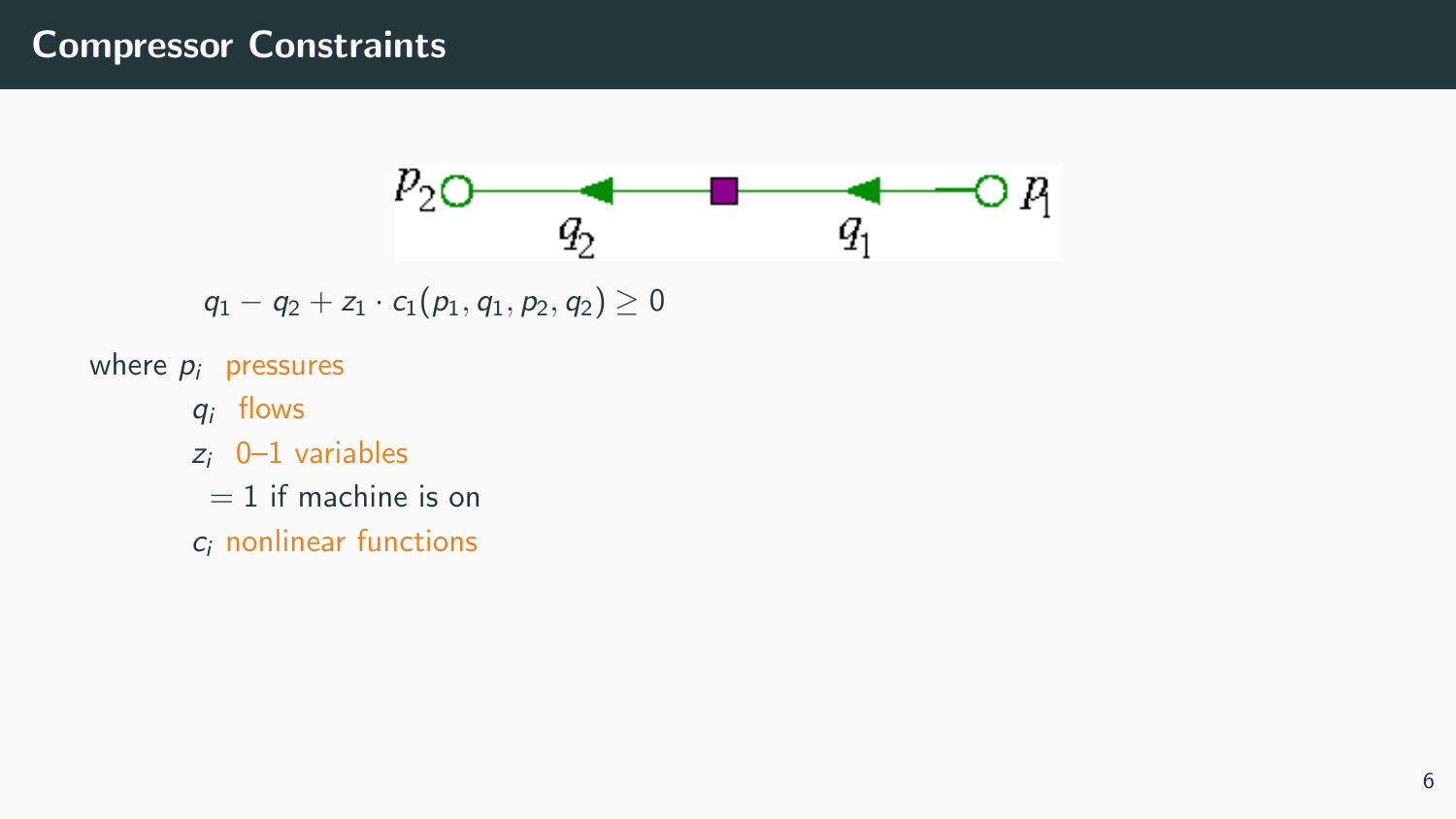

 $q_1 - q_2 + z_1 \cdot c_1(p_1, q_1, p_2, q_2) \geq 0$ 

where  $p_i$  pressures

- $q_i$  flows
- $z_i$  0-1 variables
	- $= 1$  if machine is on
- c<sup>i</sup> nonlinear functions

In general:  $A \mathbf{q} + \text{diag}(z_i) c(\mathbf{p}, \mathbf{q}) \geq 0$ 

- non-linear
- sparse
- structured
- 0–1 variables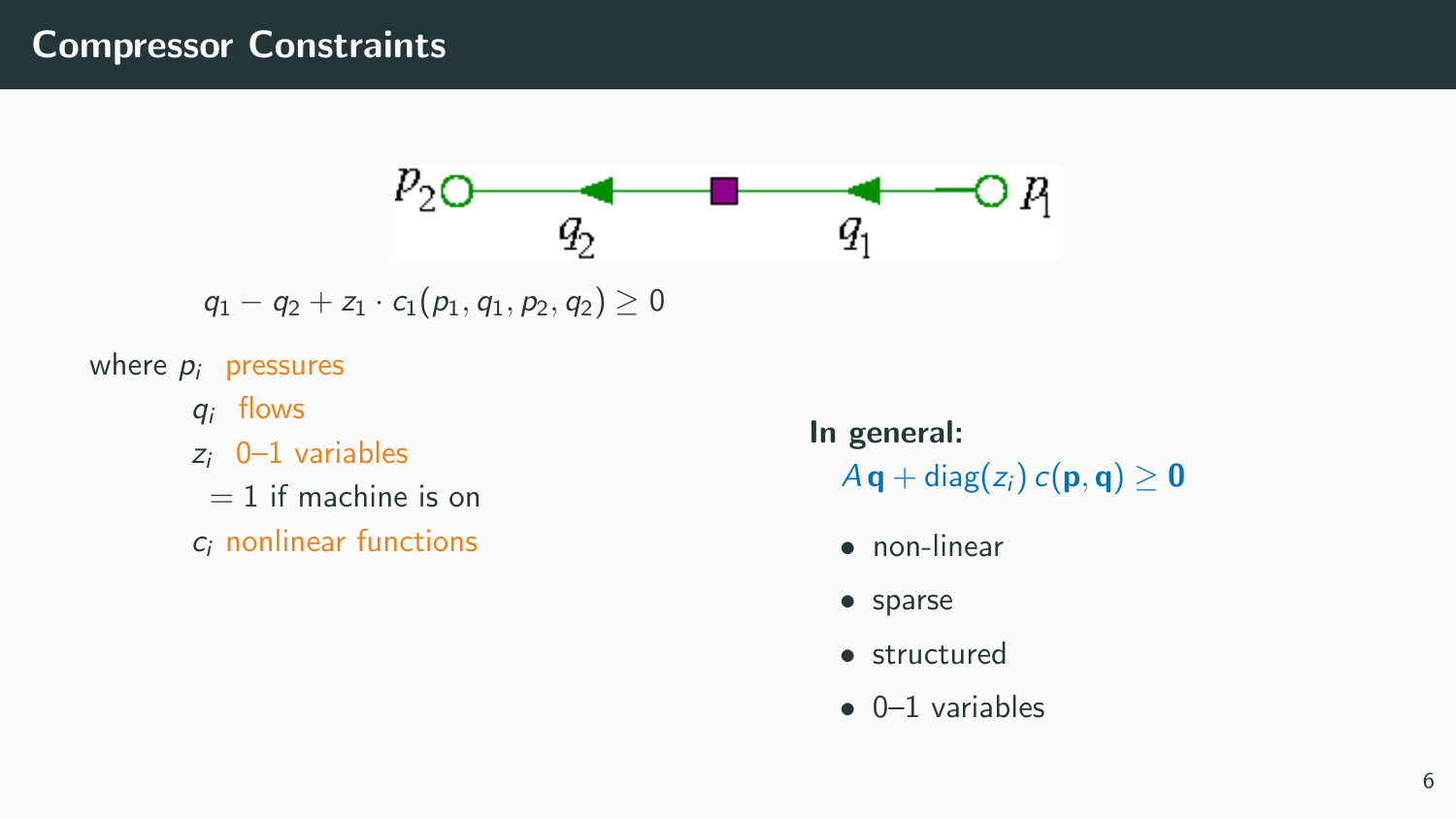Bounds on pressures and flows

 $p_{\min} \leq p \leq p_{\max}$  $q_{\min} \leq q \leq q_{\max}$ 

• In general: Simple bounds on variables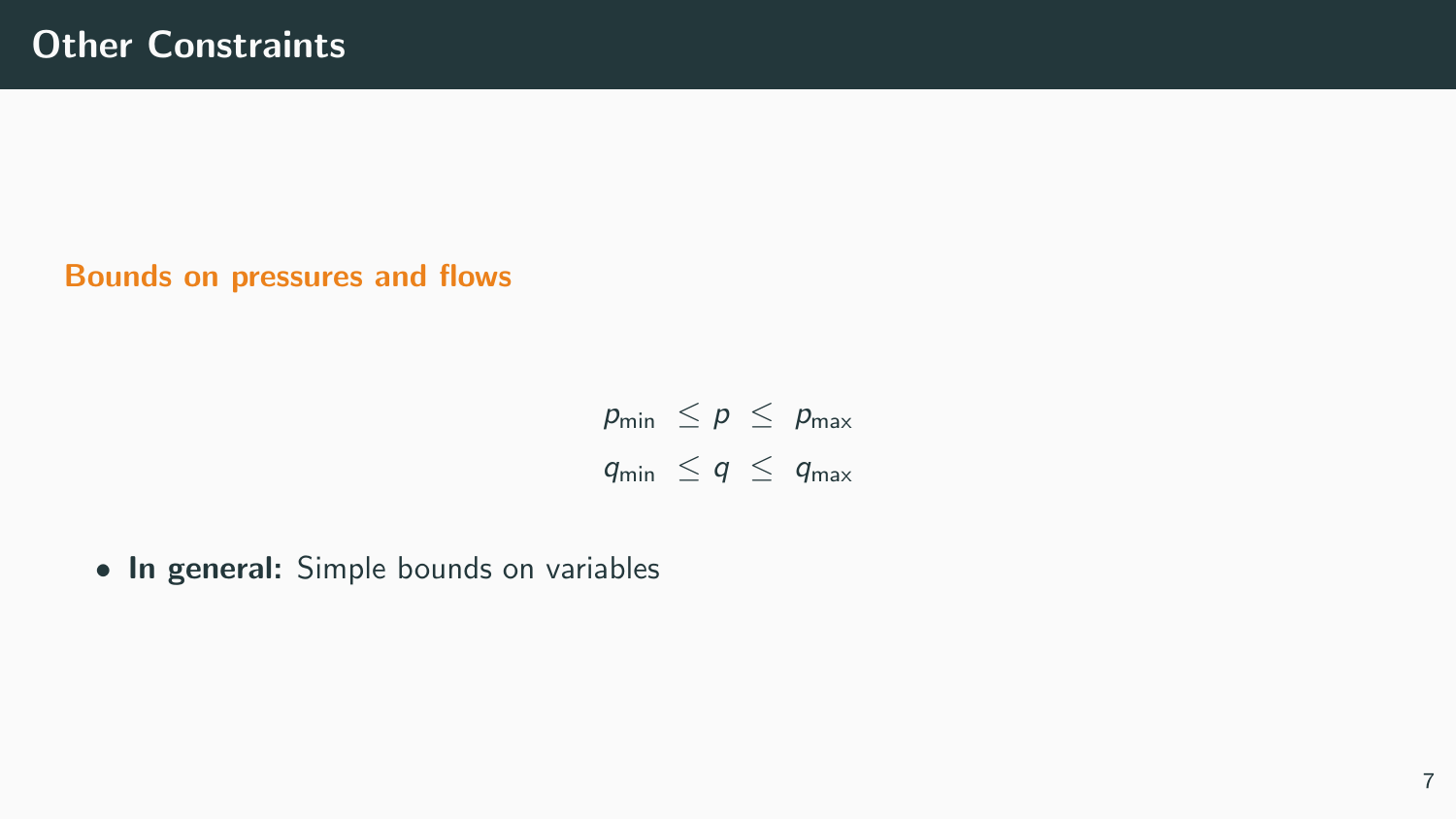Many possible objectives

- maximize / minimize sum of pressures
- minimize compressor fuel cost
- minimize supply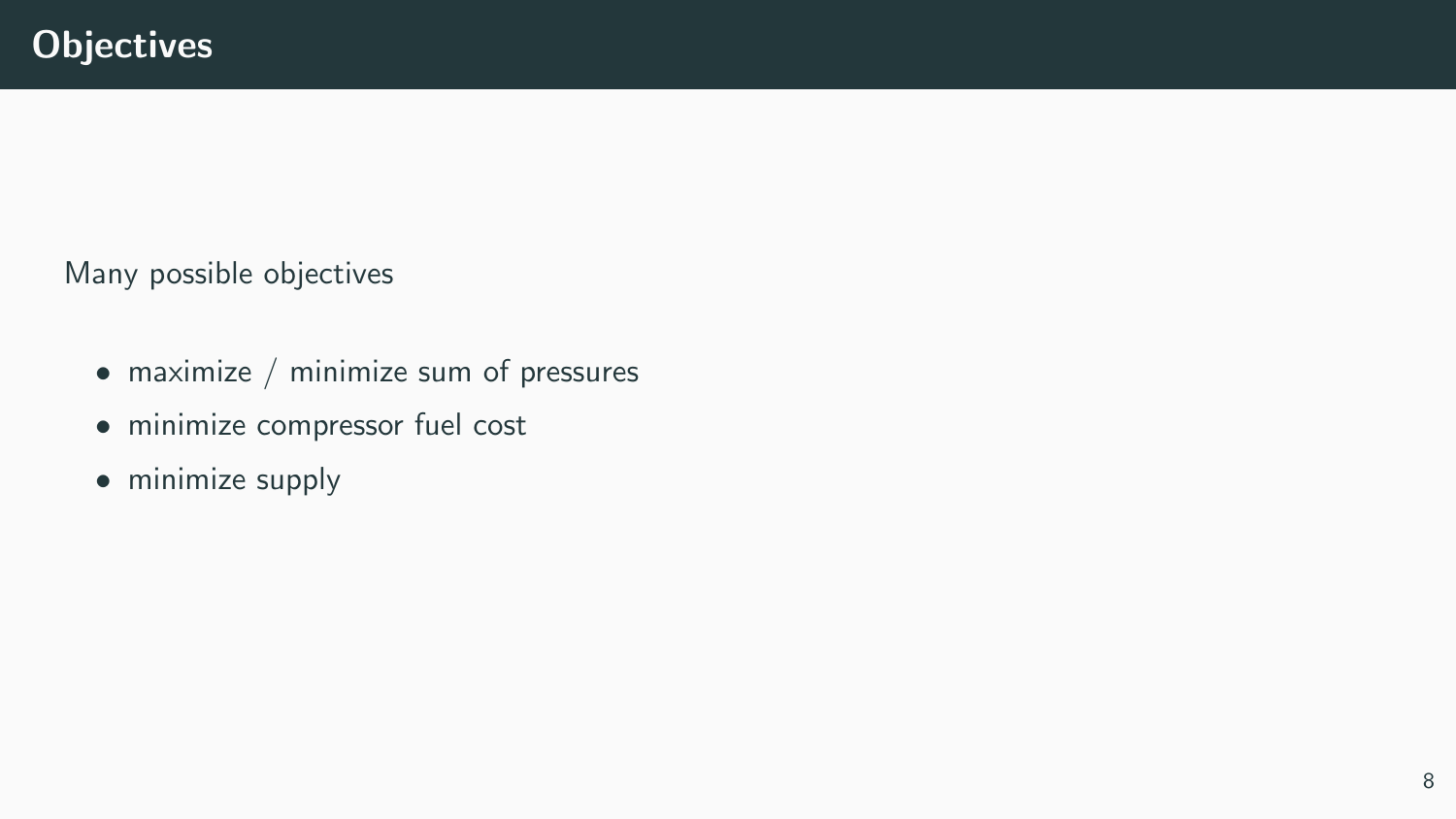Many possible objectives

- maximize / minimize sum of pressures
- minimize compressor fuel cost
- minimize supply
- $+$  combinations of these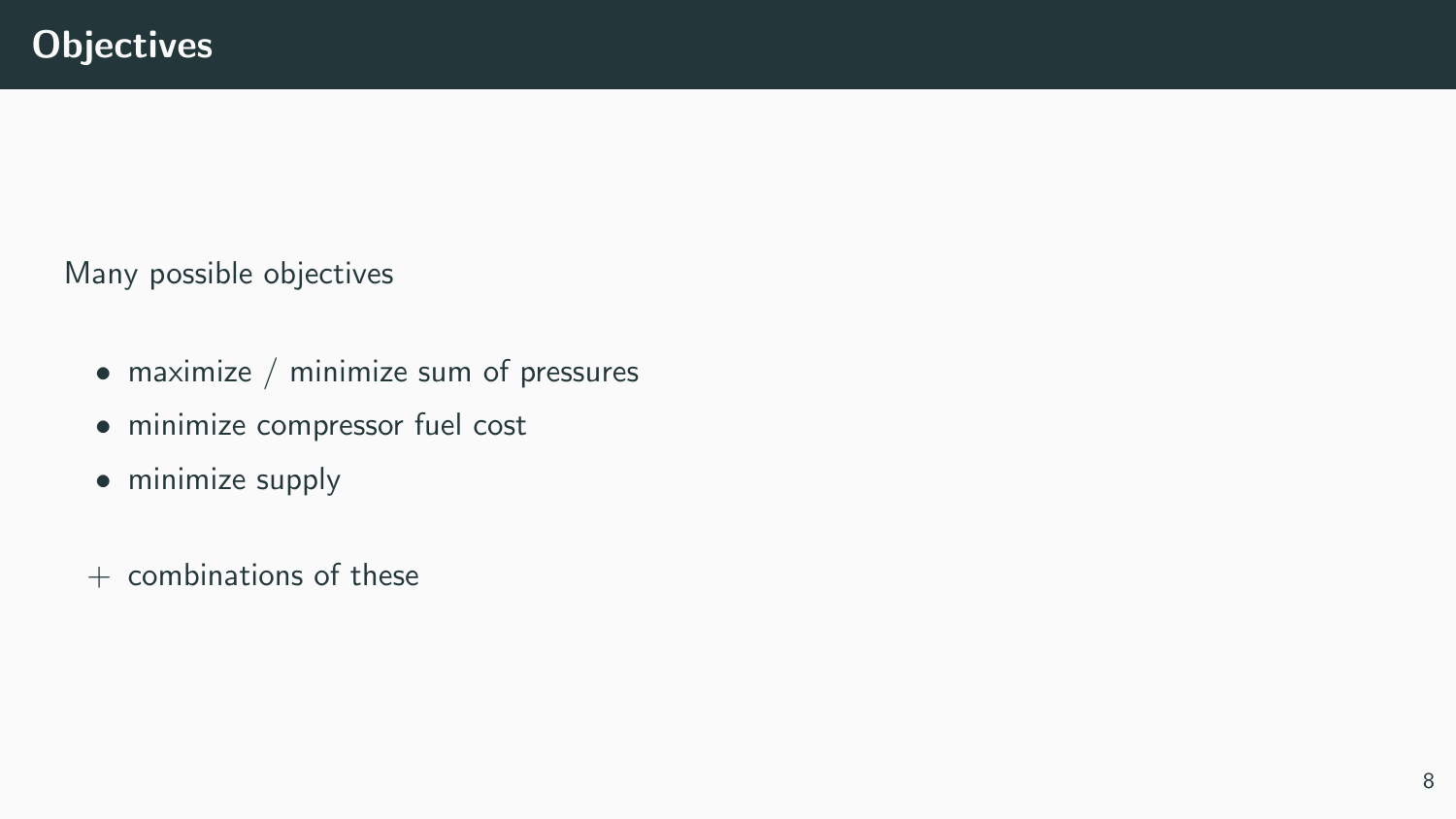### Actual Data

#### British Gas National Transmission System

- 199 nodes
- 196 pipes
- 21 compressors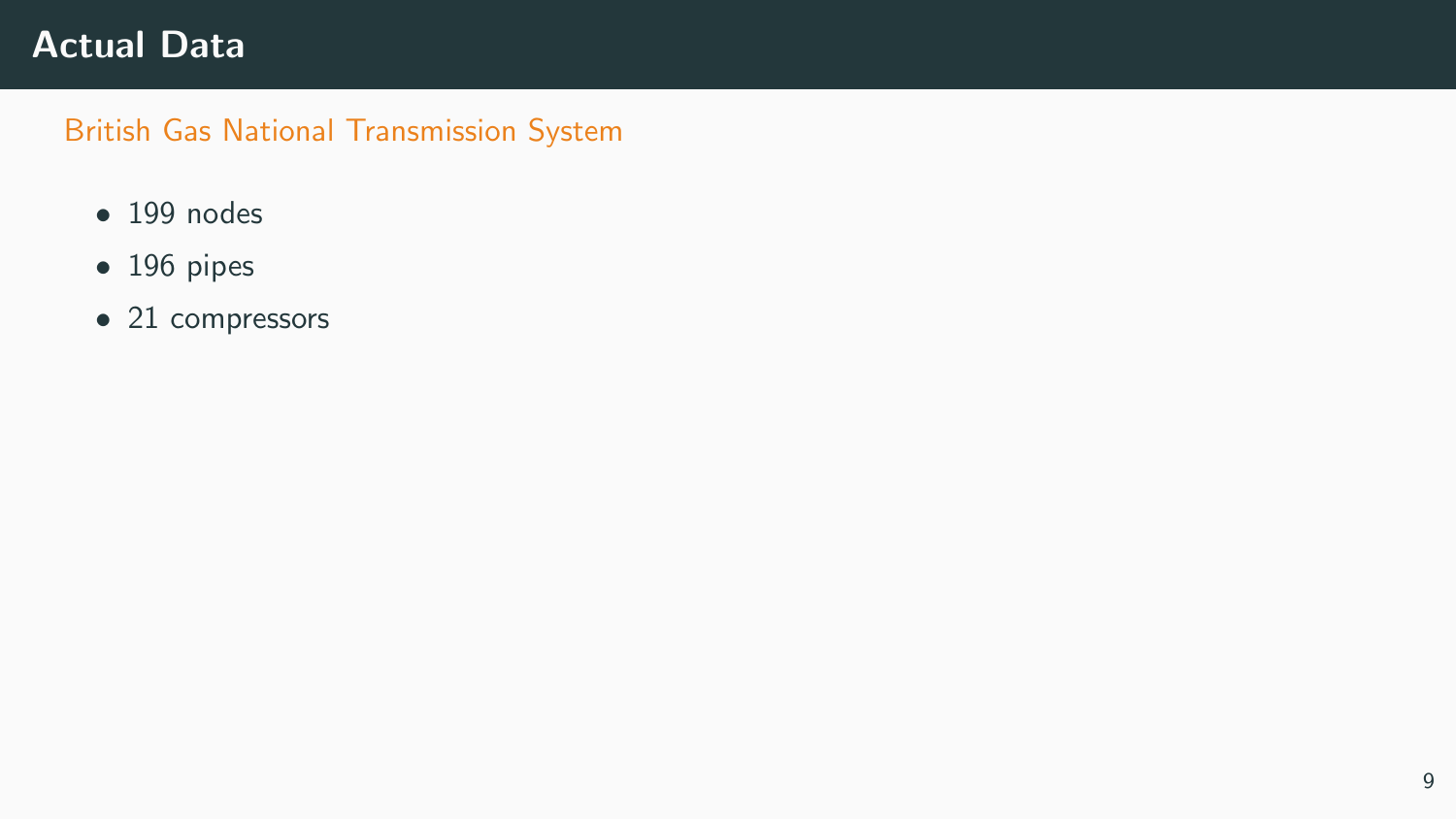### Actual Data

#### British Gas National Transmission System

- 199 nodes
- 196 pipes
- 21 compressors

Steady state problem

∼ 400 variables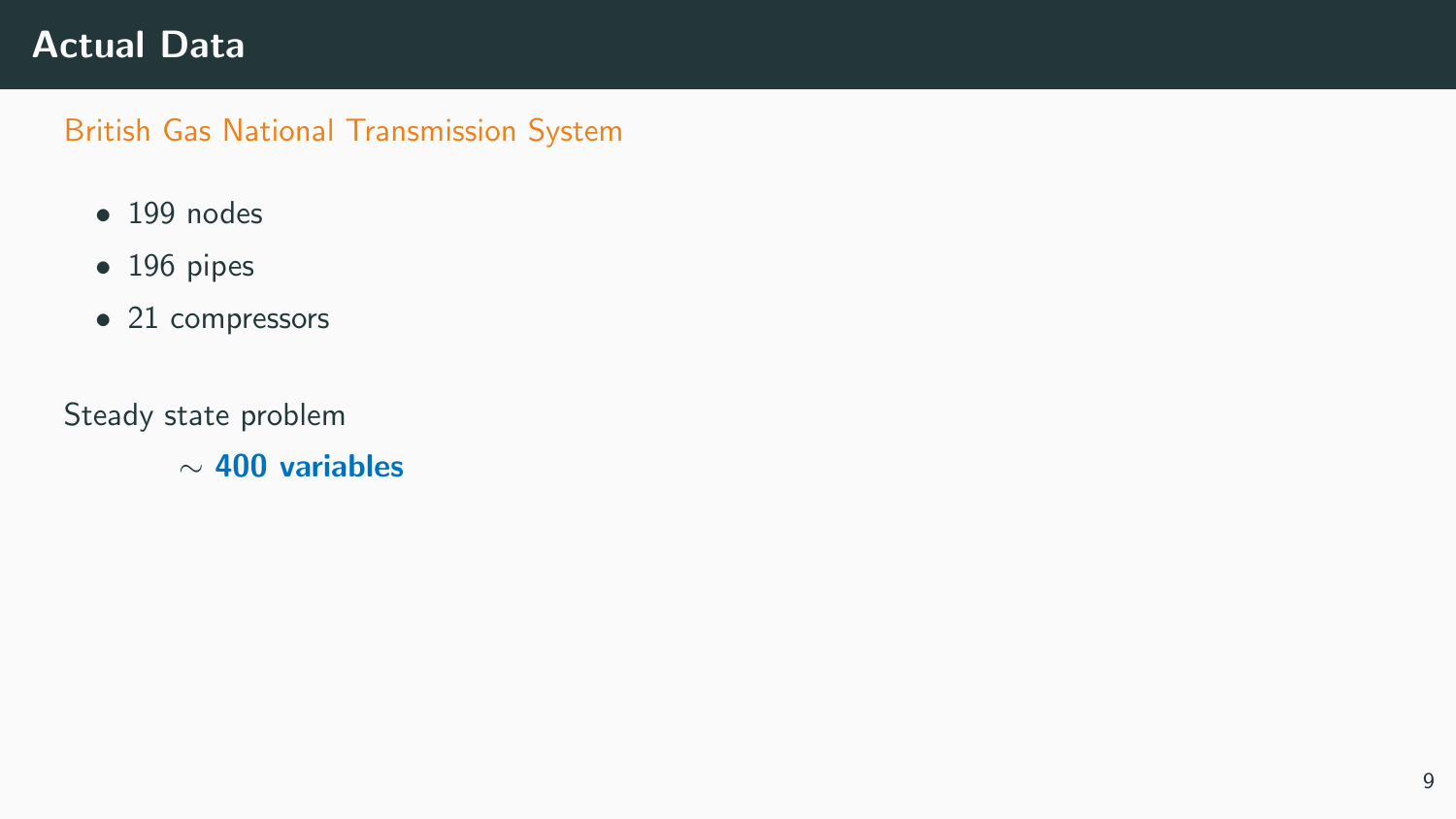### Actual Data

#### British Gas National Transmission System

- $\bullet$  199 nodes
- 196 pipes
- 21 compressors

Steady state problem

∼ 400 variables

24-hour variable demand problem with 10 minute discretization ∼ 58,000 variables

Challenge: Solve this in real time!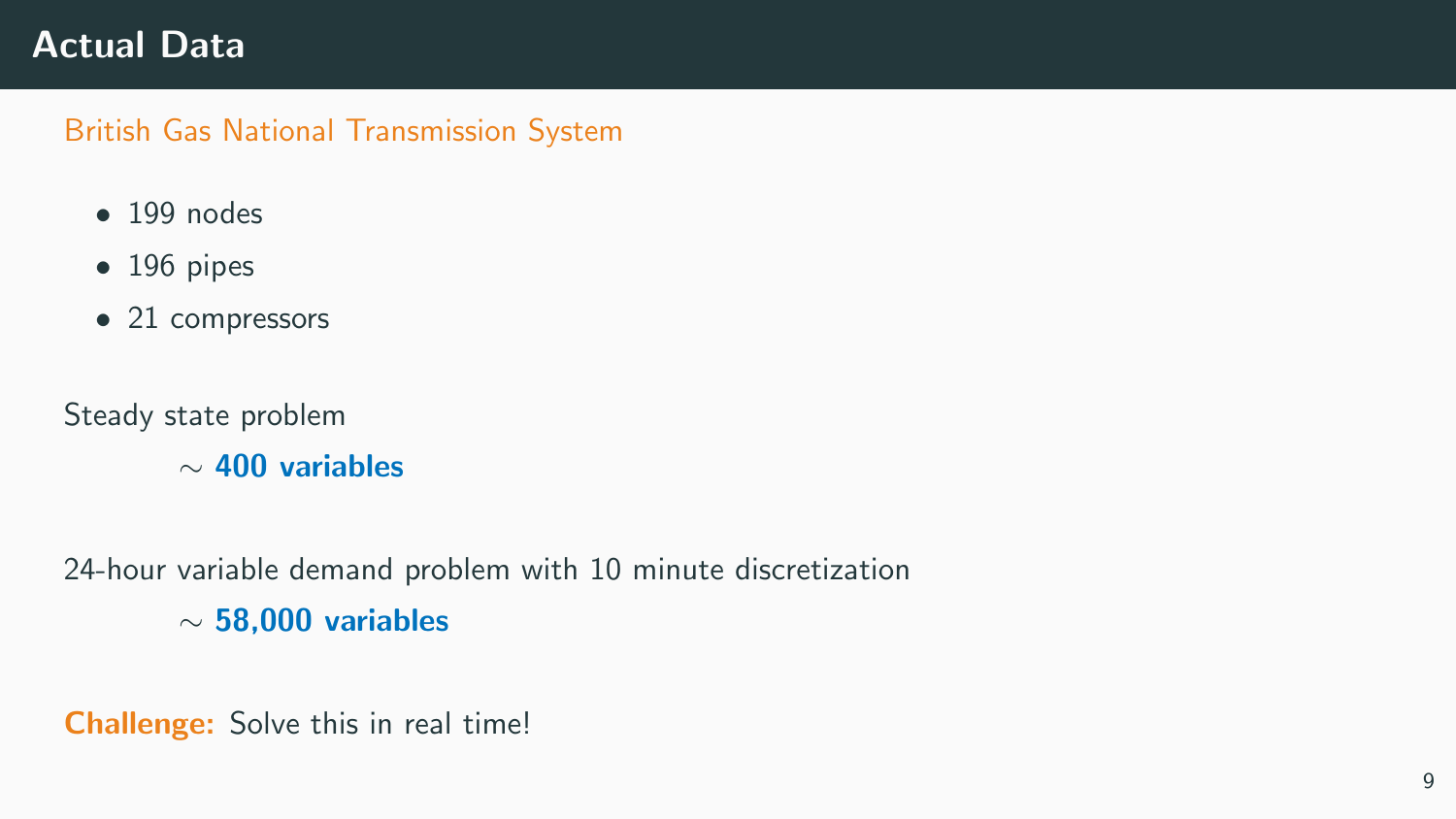This problem is typical of real-world, large-scale applications:

- linear constraints
- nonlinear constraints
- simple bounds
- structure
- integer variables
- global minimum "required"
- discretization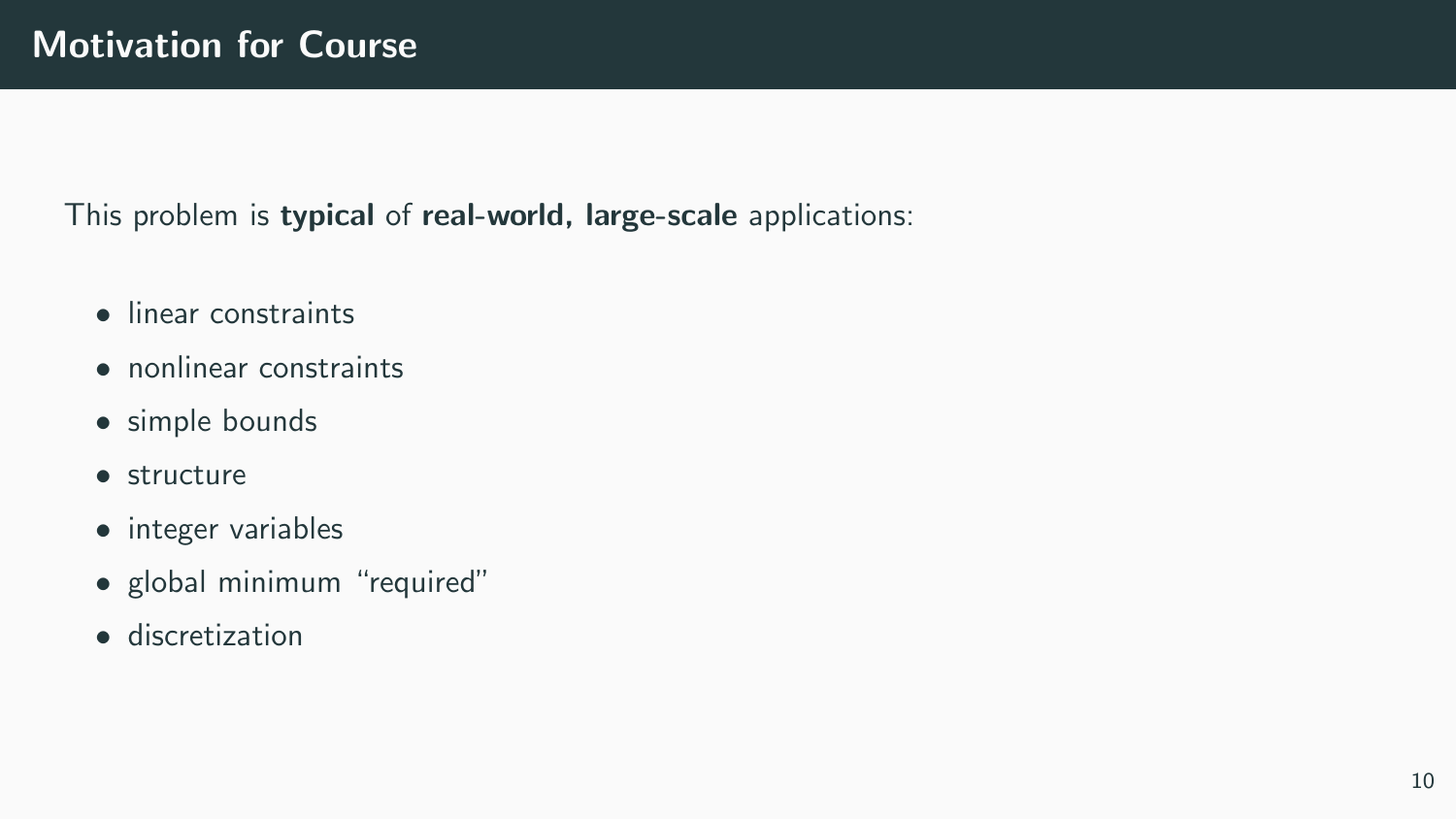- minimum energy problems
- structural design problems
- traffic equilibrium models
- production scheduling problems
- portfolio selection
- parameter determination in financial markets
- hydro-electric power scheduling
- gas production models
- efficient models of alternative energy sources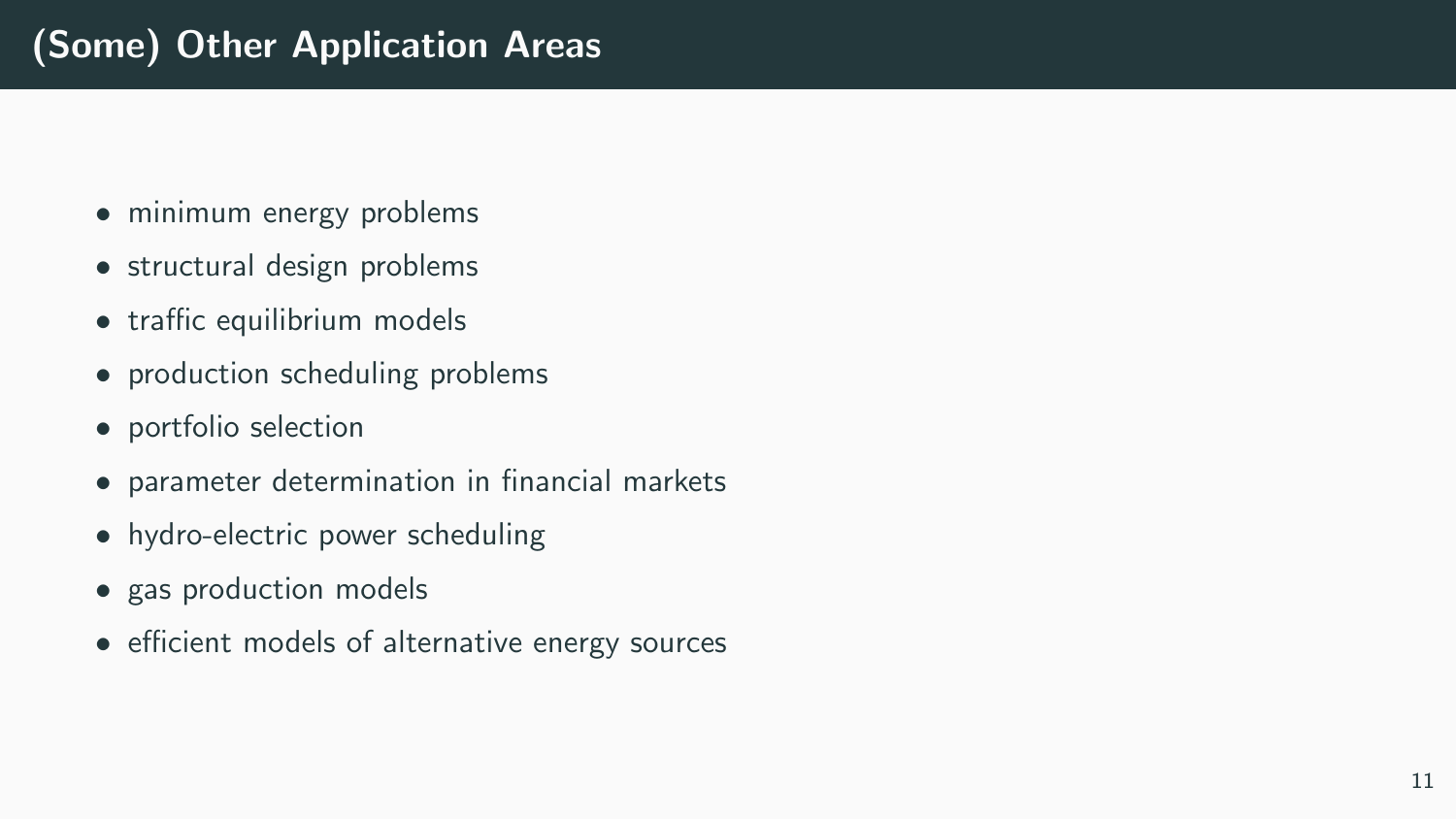### Data fitting & inverse problems

An experiment is described by the nonlinear relation

 $y = F(p, x)$ 

and repeated M times to get data pairs  $(x_i, y_i)_{i=1}^M$ .

Find parameters  $p$  that best fit our observations,

$$
\min_{p \in \mathbb{R}^P} \sum_{i=1}^M |F(p, x_i) - y_i|^2
$$

Input/Observation data  $(x_i, y_i)_{i=1}^M$ ,  $x_i \in \mathbb{R}^{K_l}$ ,  $y_i \in \mathbb{R}^{K_G}$ Forward map  $F: \mathbb{R}^P \times \mathbb{R}^{K_I} : \rightarrow \mathbb{R}^{K_O}$ Parameters  $p \in \mathbb{R}^P$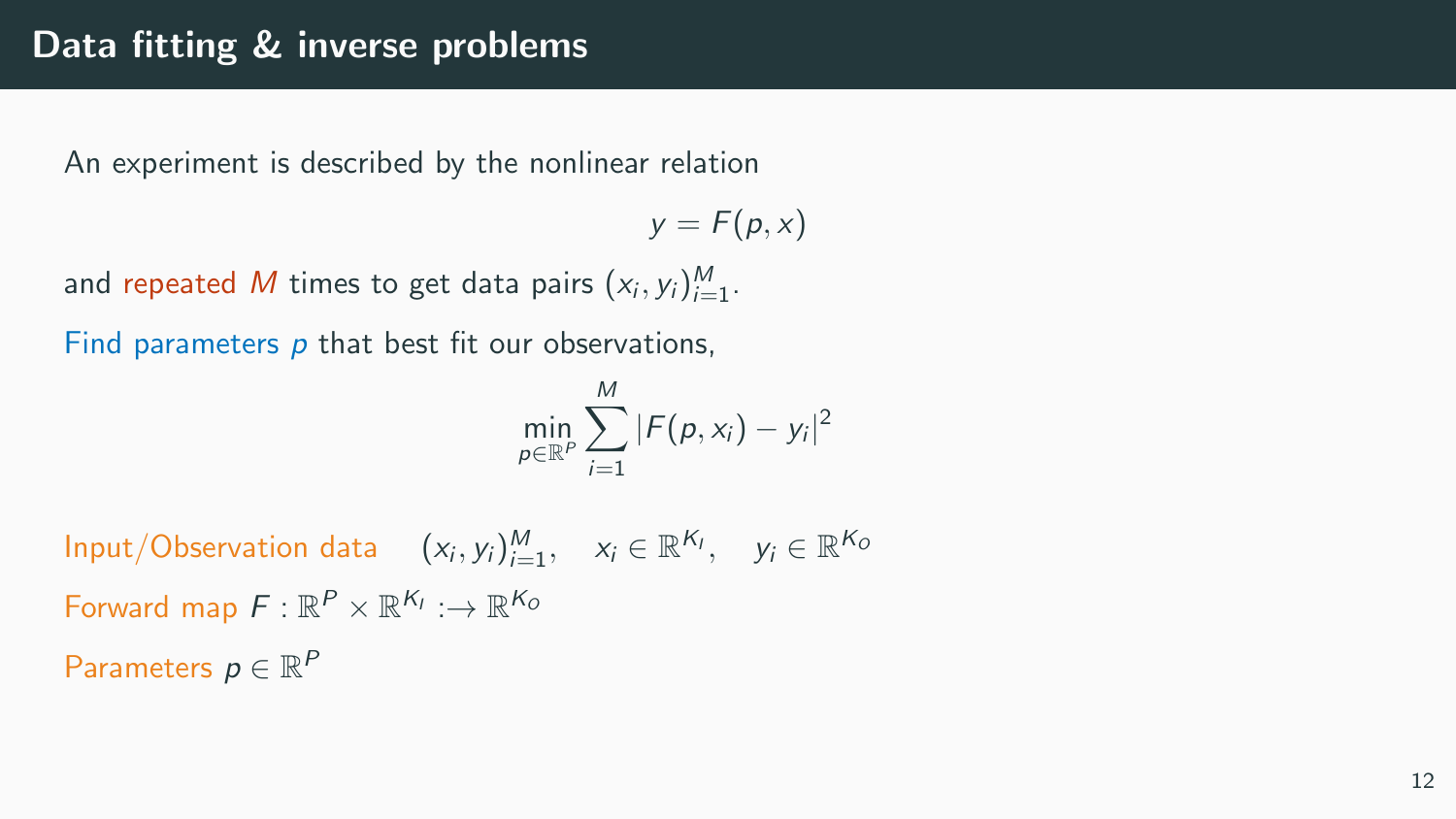### Data fitting & inverse problems

An experiment is described by the nonlinear relation

 $y = F(p, x)$ 

and repeated M times to get data pairs  $(x_i, y_i)_{i=1}^M$ .

Find parameters  $p$  that best fit our observations,

$$
\min_{p\in\mathbb{R}^P}\sum_{i=1}^M|F(p,x_i)-y_i|^2+R(p)
$$

Input/Observation data  $(x_i, y_i)_{i=1}^M$ ,  $x_i \in \mathbb{R}^{K_l}$ ,  $y_i \in \mathbb{R}^{K_G}$ Forward map  $F: \mathbb{R}^P \times \mathbb{R}^{K_I} : \rightarrow \mathbb{R}^{K_O}$ Parameters  $p \in \mathbb{R}^P$ Regularization  $R: \mathbb{R}^P \to \mathbb{R}_+$ .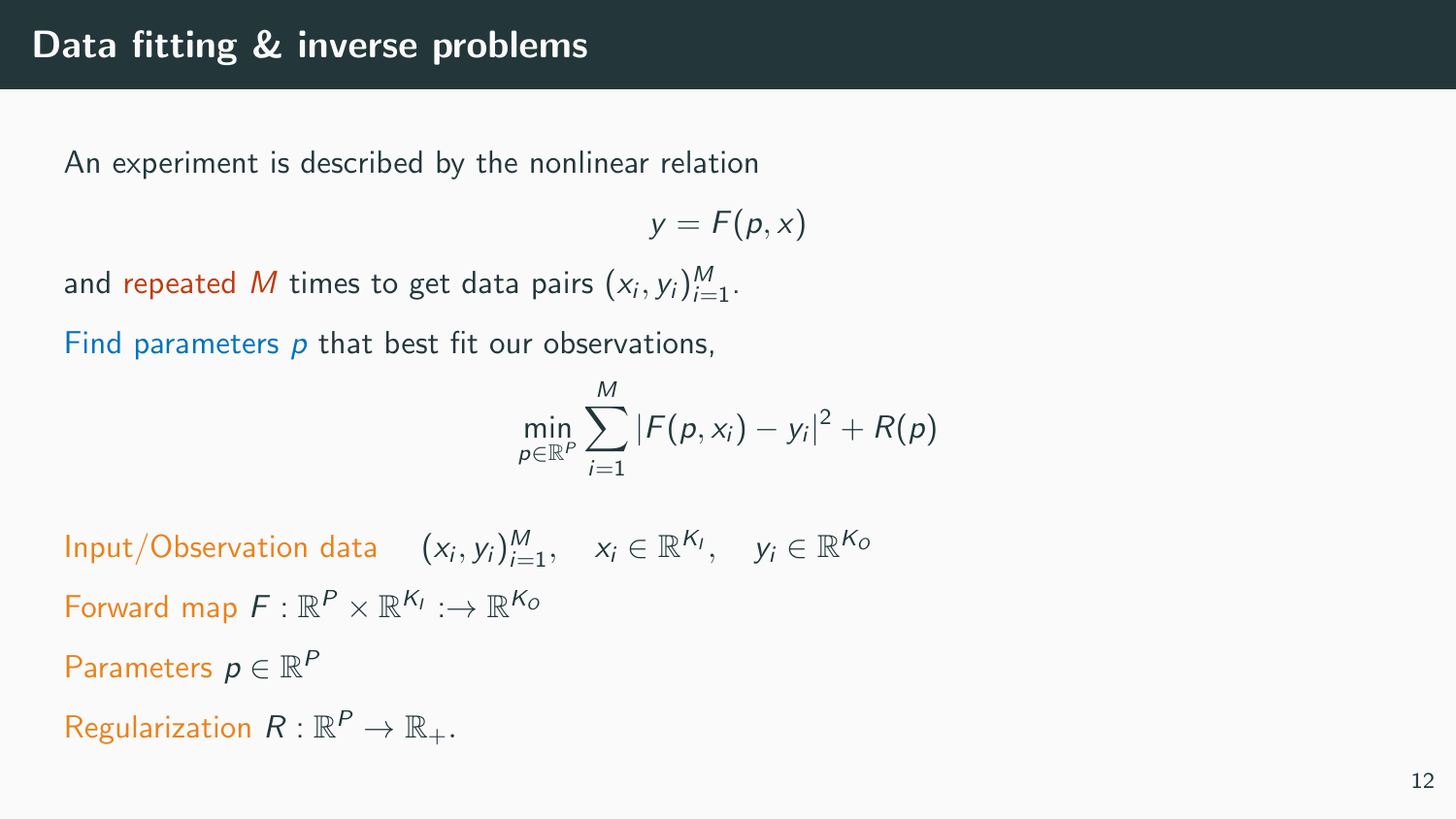### Examples of data fitting

• Back Propagation in Neural Networks

$$
y = F(w, b, x),
$$

where  $w$  are weights,  $b$  are biases and  $(x_i, y_i)_{i=1}^M$  is training data. Training  $\equiv$  find minimizing  $p = (w, b).$ 

• Computer Vision: 3D geometry and camera pose estimation based on photographs from multiple angles,

$$
\min_{c,p} \sum_{i=1}^C \sum_{j=1}^P v_{i,j} |F(c_i,p_j) - y_{i,j}|^2.
$$

Here  $p_j$  are 3D points. They are projected onto *i*th image at coordinates  $F(c_i, p_j)$  provided  $v_{i,j} = 1$ , i.e. the point is visible.  $c_i$  are camera parameters.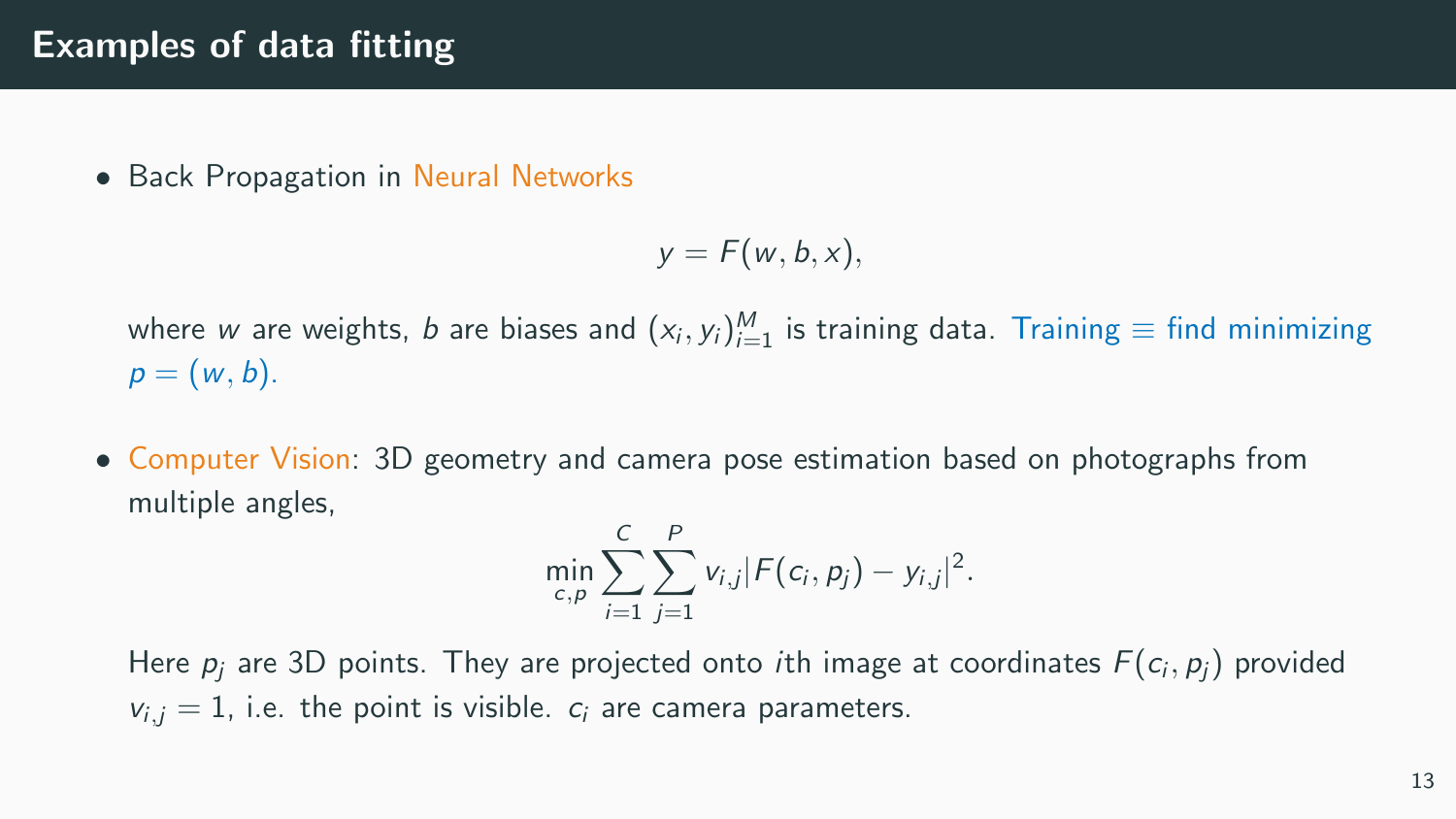• Image processing

Given a noisy image,  $f : \Omega \to \mathbb{R}$ , compute the denoised image  $u$ .

$$
\underset{u\in\text{BV}(\Omega)}{\text{argmin}}\,\frac{\lambda}{2}\int_{\Omega}(f-u)^2dx+\|u\|_{\text{TV}(\Omega)}\,.
$$

• Optimal control as PDE constrained optimization

$$
u'(t) = A(p(t)) u(t), \quad u(0) = u_0.
$$

Find the optimal control  $p(t)$  such that at time T we are close to target state  $u_{\text{target}}$ ,

$$
\underset{\substack{p \in C^{\infty}([0, T]) \\ u' = A(p)u}}{\text{argmin}} ||u(T) - u_{\text{target}}||_2.
$$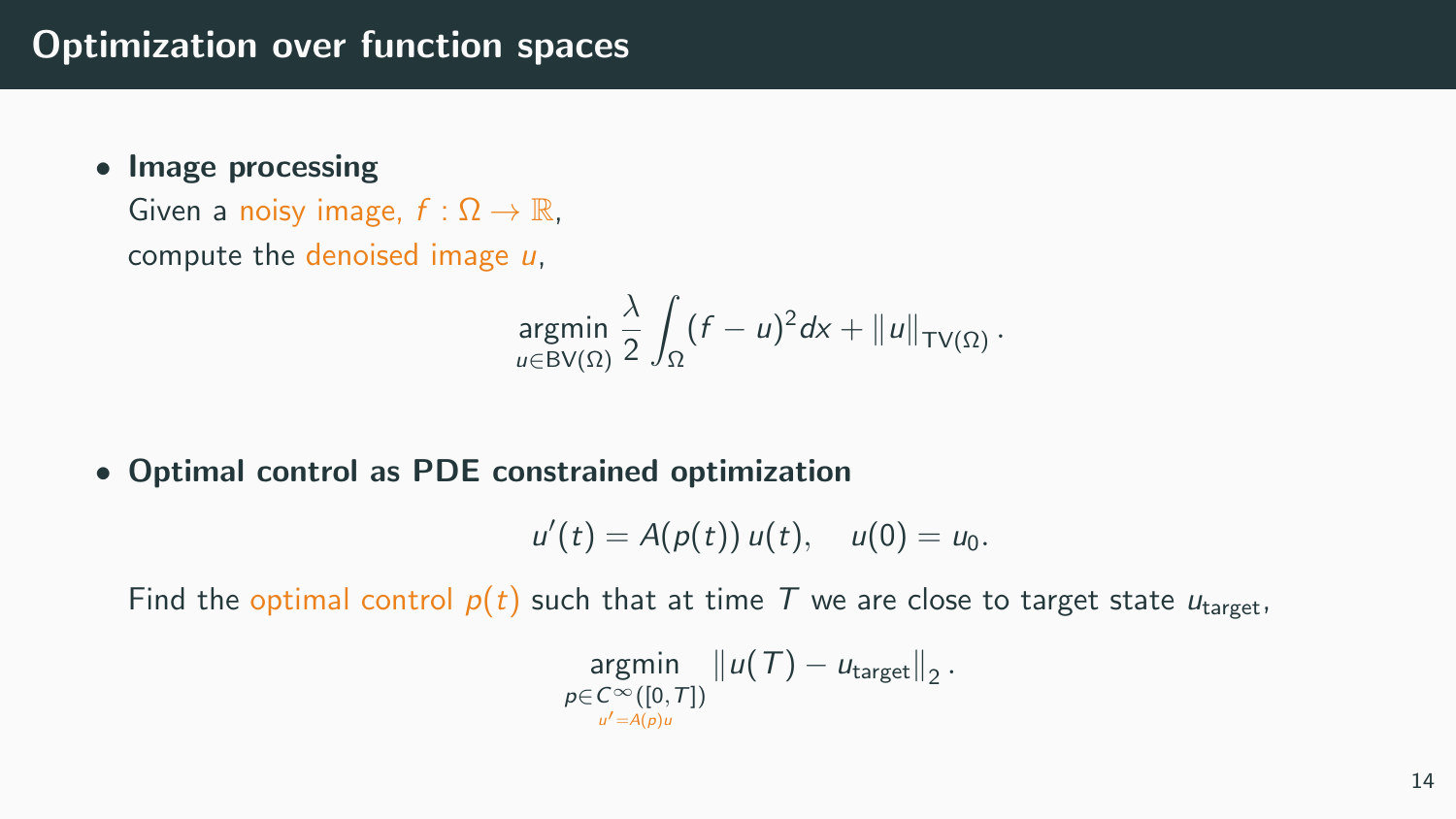Objective function  $f : \mathbb{R}^N \to \mathbb{R}$  (smooth)

Admissible (or feasible) set

$$
\Omega = \big\{ \mathbf{x} \in \mathbb{R}^N : c_j(\mathbf{x}) = 0, \ j \in \mathcal{E}, \ c_j(\mathbf{x}) \geq 0, \ j \in \mathcal{I} \big\},
$$

with  $\mathbf{c} : \mathbb{R}^N \to \mathbb{R}^{M_e + M_i}, \, \mathcal{E} = \{1, \dots, M_e\}, \, \mathcal{I} = \{M_e + 1, \dots, M_e + M_i\}$ 

 $x \in \Omega$  is called *feasible* or *admissible*.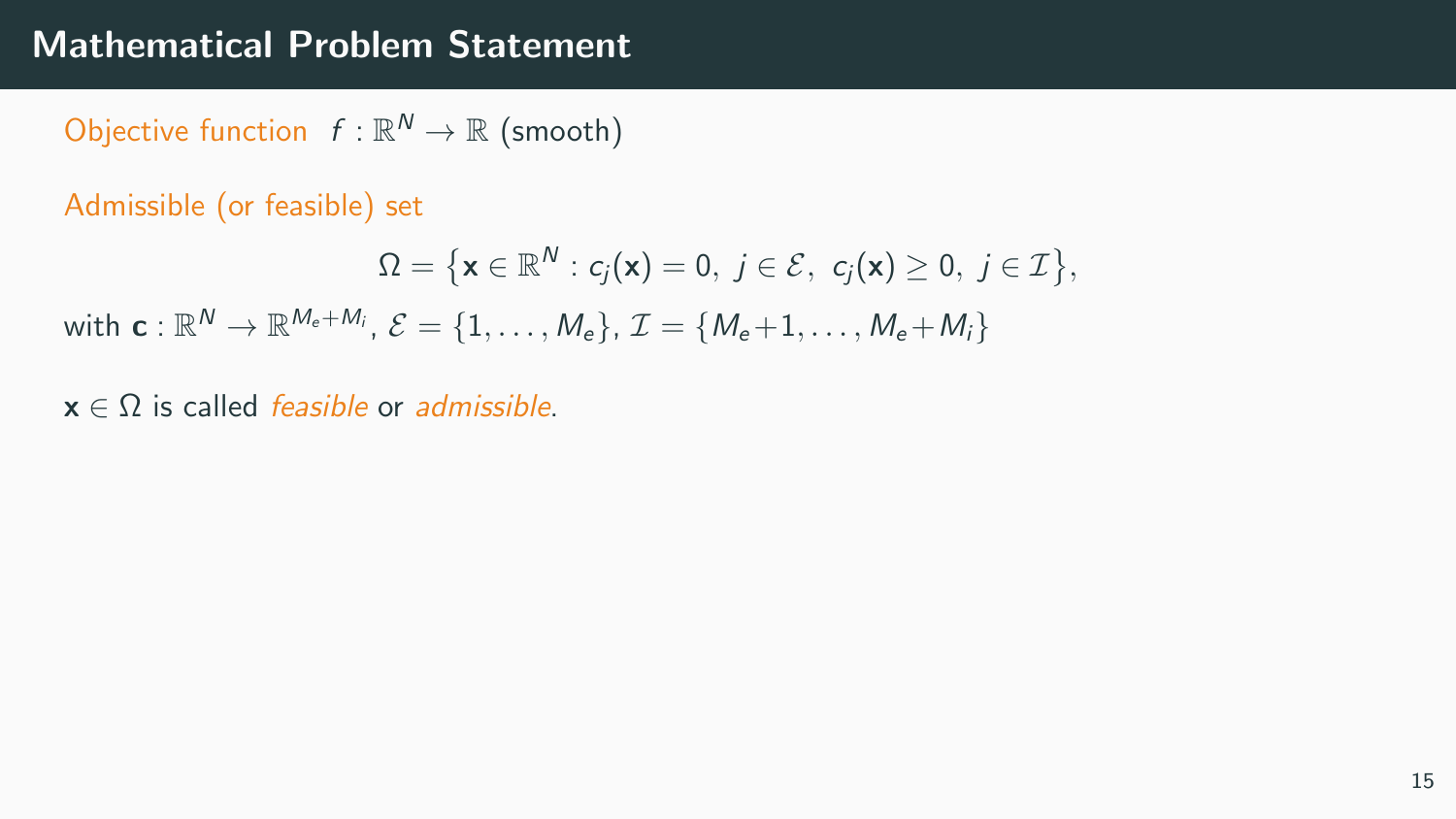Objective function  $f : \mathbb{R}^N \to \mathbb{R}$  (smooth)

Admissible (or feasible) set

$$
\Omega = \big\{ \mathbf{x} \in \mathbb{R}^N : c_j(\mathbf{x}) = 0, \ j \in \mathcal{E}, \ c_j(\mathbf{x}) \geq 0, \ j \in \mathcal{I} \big\},\
$$

with  $\mathbf{c} : \mathbb{R}^N \to \mathbb{R}^{M_e + M_i}, \, \mathcal{E} = \{1, \dots, M_e\}, \, \mathcal{I} = \{M_e + 1, \dots, M_e + M_i\}$ 

- $x \in \Omega$  is called *feasible* or *admissible*.
- $x_* \in \Omega$  is a global minimizer of f in  $\Omega$  if

$$
f(\mathbf{x}_*) \le f(\mathbf{x}) \qquad \forall \mathbf{x} \in \Omega. \tag{1}
$$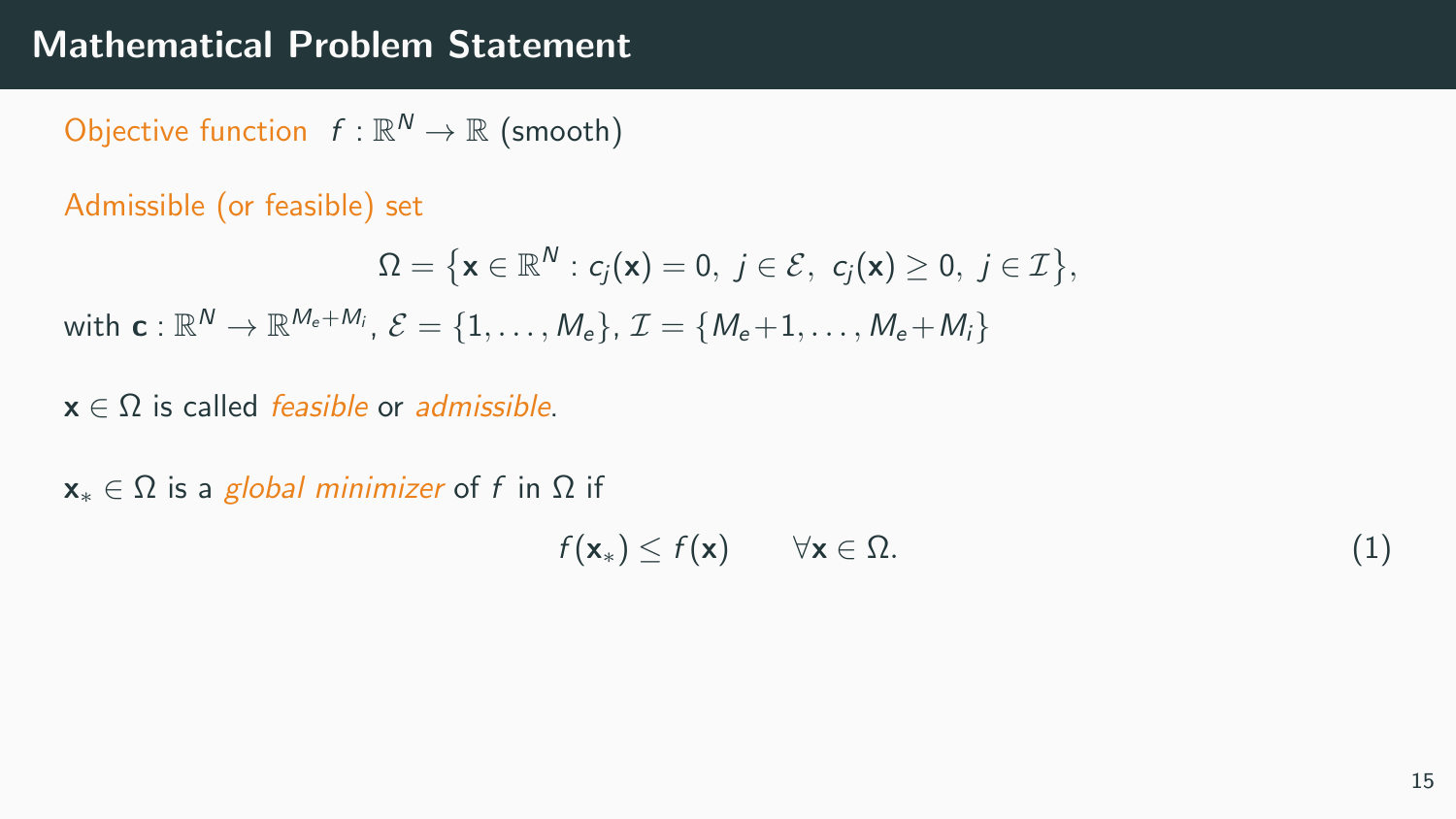Objective function  $f : \mathbb{R}^N \to \mathbb{R}$  (smooth)

Admissible (or feasible) set

$$
\Omega = \big\{ \mathbf{x} \in \mathbb{R}^N : c_j(\mathbf{x}) = 0, \ j \in \mathcal{E}, \ c_j(\mathbf{x}) \geq 0, \ j \in \mathcal{I} \big\},\
$$

with  $\mathbf{c} : \mathbb{R}^N \to \mathbb{R}^{M_e + M_i}, \, \mathcal{E} = \{1, \dots, M_e\}, \, \mathcal{I} = \{M_e + 1, \dots, M_e + M_i\}$ 

- $x \in \Omega$  is called *feasible* or *admissible*.
- $x_* \in \Omega$  is a global minimizer of f in  $\Omega$  if

$$
f(\mathbf{x}_{*}) \le f(\mathbf{x}) \qquad \forall \mathbf{x} \in \Omega.
$$
 (1)

 $x_* \in \Omega$  is a (strict) local minimizer of f in  $\Omega$  if  $\exists r > 0$  s.t.

 $f(\mathbf{x}_*) \leq f(\mathbf{x}) \qquad \forall \mathbf{x} \in \Omega \cap B_r(\mathbf{x}_*)$  (2)

 $f(\mathbf{x}_*) < f(\mathbf{x}) \quad \forall \mathbf{x} \in (\Omega \cap B_r(\mathbf{x}_*)) \setminus {\mathbf{x}_*} \quad \text{(strict)}$  (3)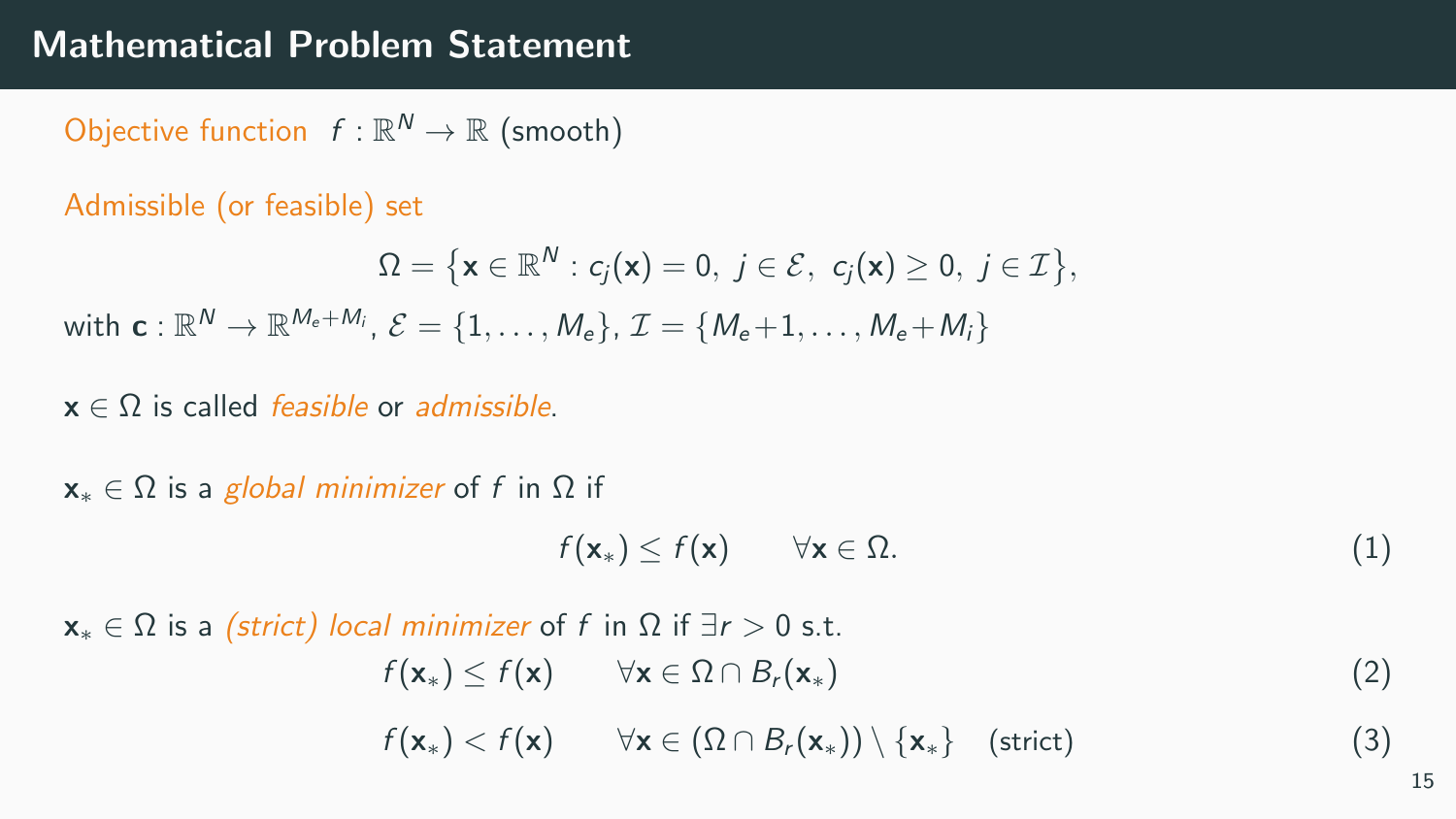Objective function  $f : \mathbb{R}^N \to \mathbb{R}$  (smooth)

Admissible (or feasible) set

$$
\Omega = \big\{ \mathbf{x} \in \mathbb{R}^N : c_j(\mathbf{x}) = 0, \ j \in \mathcal{E}, \ c_j(\mathbf{x}) \geq 0, \ j \in \mathcal{I} \big\},
$$

with  $\mathbf{c} : \mathbb{R}^N \to \mathbb{R}^{M_e + M_i}, \, \mathcal{E} = \{1, \dots, M_e\}, \, \mathcal{I} = \{M_e + 1, \dots, M_e + M_i\}$ 

 $x \in \Omega$  is called *feasible* or *admissible*.

 $x_* \in \Omega$  is a global minimizer of f in  $\Omega$  if Hard unless convex!

 $f(\mathbf{x}_*) \leq f(\mathbf{x}) \quad \forall \mathbf{x} \in \Omega.$  (1)

 $x_* \in \Omega$  is a (strict) local minimizer of f in  $\Omega$  if  $\exists r > 0$  s.t.  $\qquad$  Our focus  $f(\mathbf{x}_*) \leq f(\mathbf{x}) \qquad \forall \mathbf{x} \in \Omega \cap B_r(\mathbf{x}_*)$  (2)  $f(\mathbf{x}_*) < f(\mathbf{x}) \quad \forall \mathbf{x} \in (\Omega \cap B_r(\mathbf{x}_*)) \setminus {\mathbf{x}_*} \quad \text{(strict)}$  (3)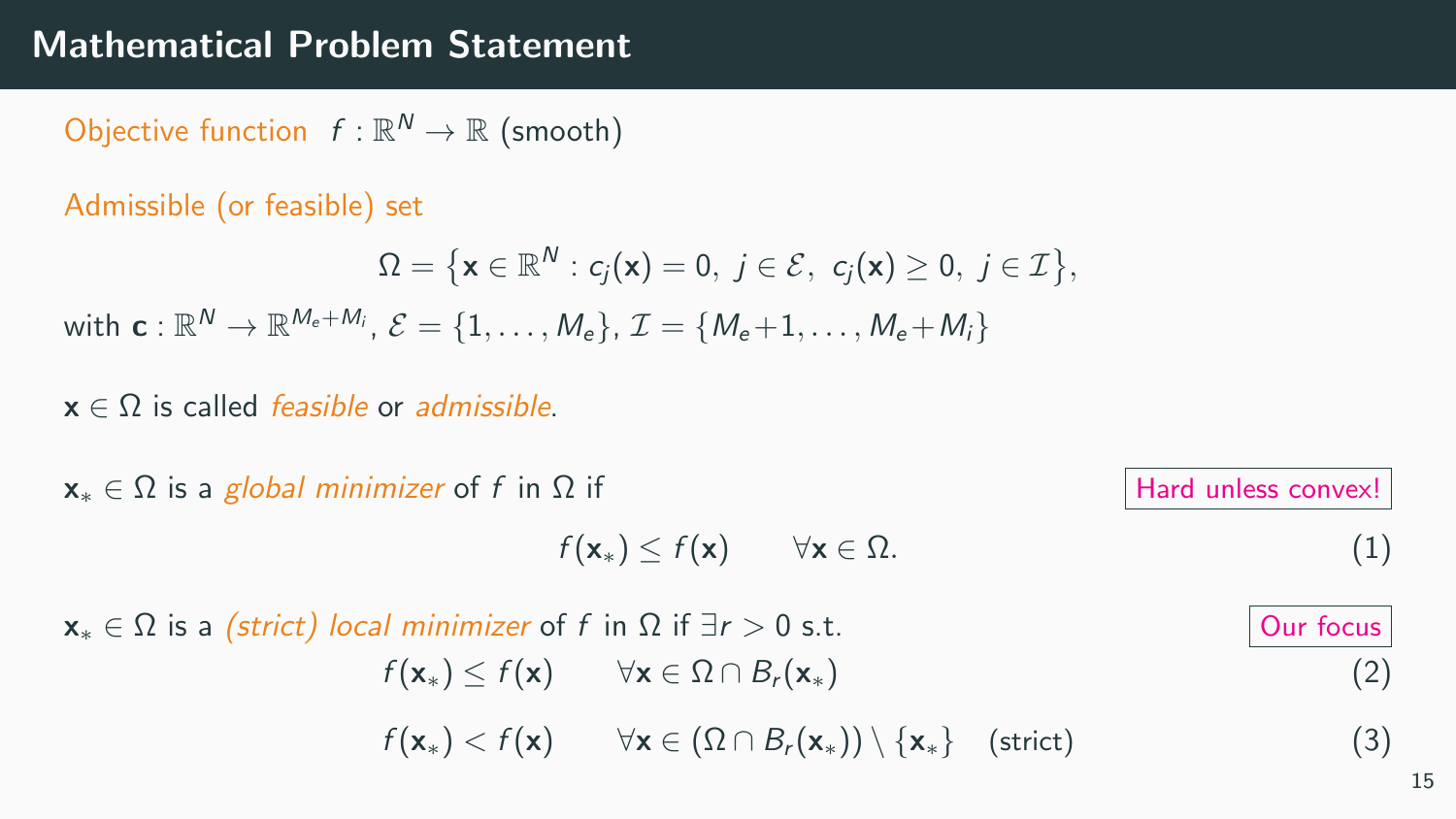### Problems to be Considered

#### Constrained optimisation

 $\min_{\alpha} f: \mathbb{R}^N \to \mathbb{R}$ x∈Ω⊂R<sup>N</sup>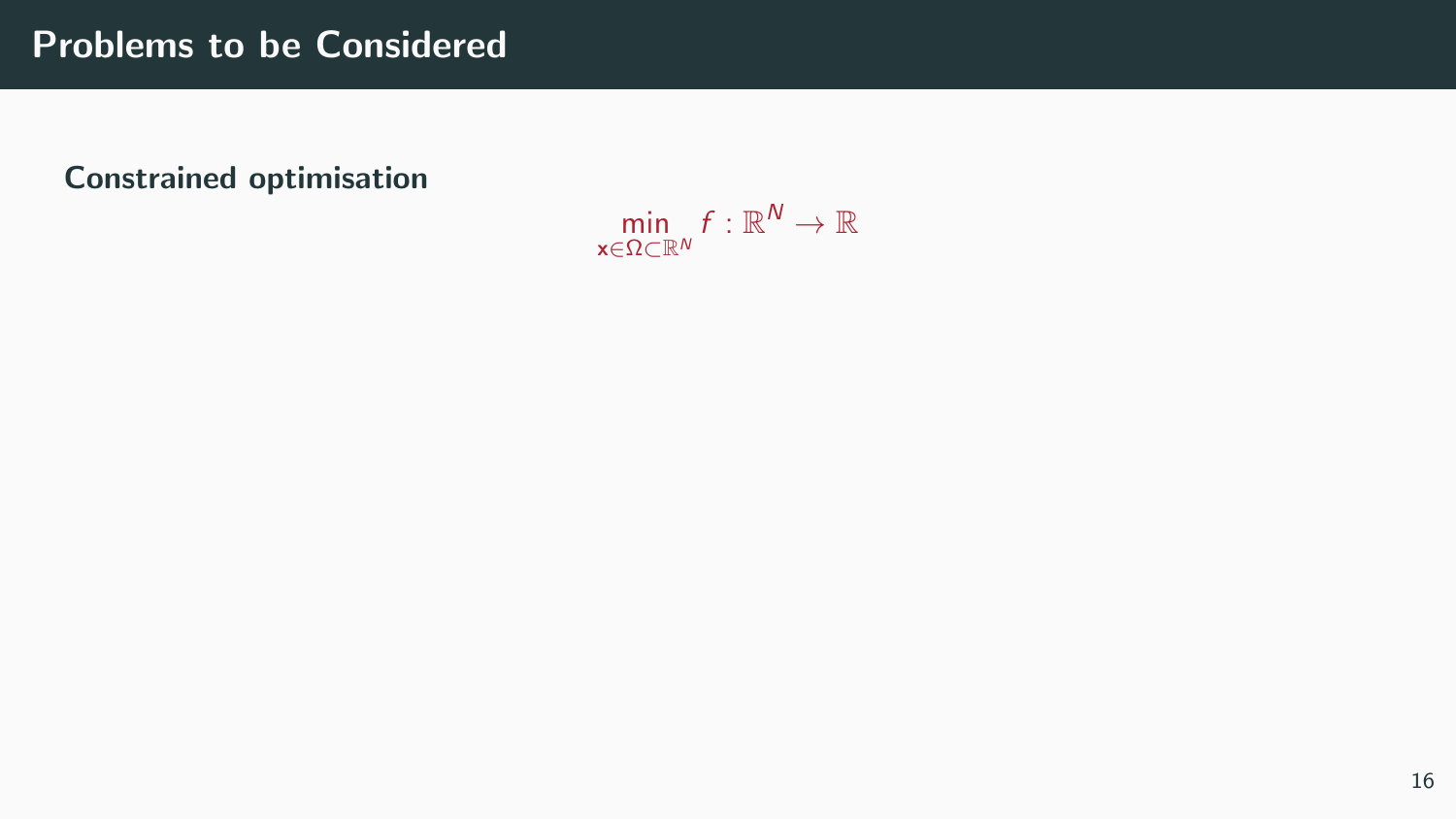#### Constrained optimisation

 $\min_{\alpha} f: \mathbb{R}^N \to \mathbb{R}$ x∈Ω⊂R<sup>N</sup>

Unconstrained optimisation

 $\min_{\mathbf{m}} f: \mathbb{R}^N \to \mathbb{R}$  $x \in \mathbb{R}^N$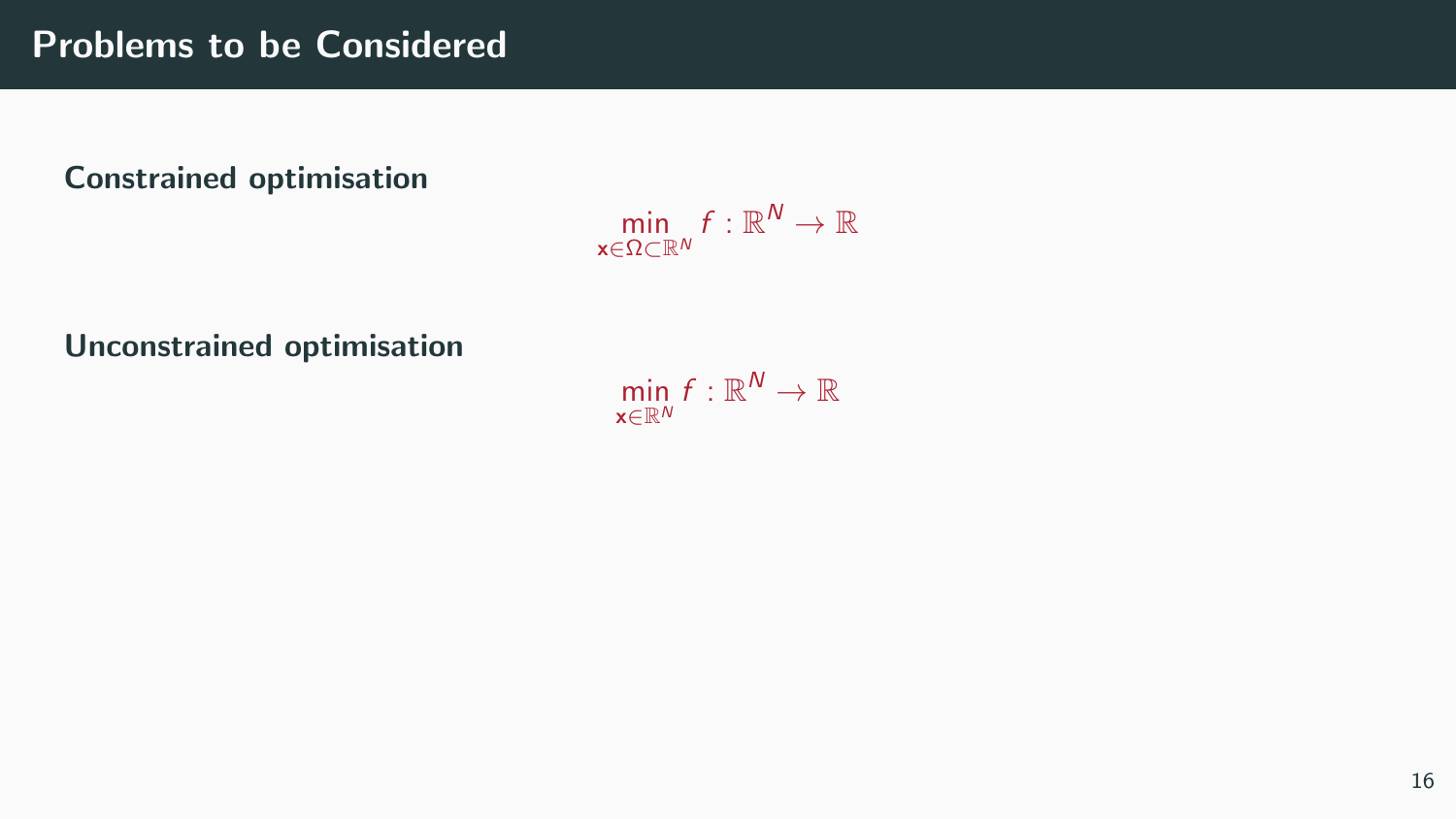#### Constrained optimisation

 $\min_{\alpha} f: \mathbb{R}^N \to \mathbb{R}$  $x \in Q \subset \mathbb{R}^N$ 

Unconstrained optimisation

 $\min_{\mathbf{m}} f: \mathbb{R}^N \to \mathbb{R}$ x∈R<sup>N</sup>

Solving simultaneous nonlinear equations

Find  $\mathbf{x}_{*} \in \mathbb{R}^{N}$  s.t.  $F(\mathbf{x}_{*}) = \mathbf{0}$  for  $F : \mathbb{R}^{N} \to \mathbb{R}^{N}$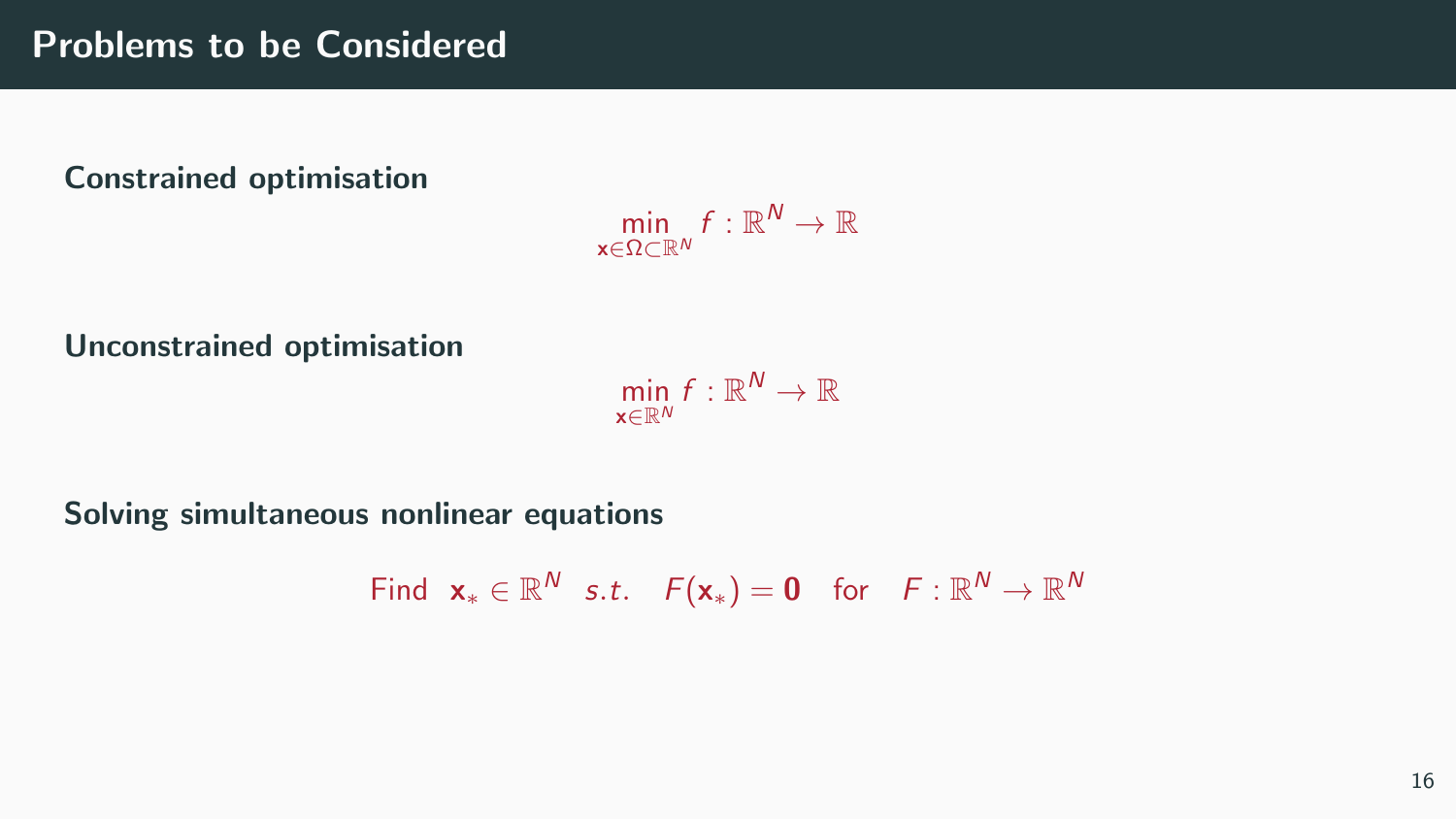#### Constrained optimisation

 $\min_{\alpha} f: \mathbb{R}^N \to \mathbb{R}$  $x \in \Omega \subset \mathbb{R}^N$ 

Unconstrained optimisation

 $\min_{\mathbf{m}} f: \mathbb{R}^N \to \mathbb{R}$ x∈R<sup>N</sup>

Solving simultaneous nonlinear equations

Find  $\mathbf{x}_{*} \in \mathbb{R}^{N}$  s.t.  $F(\mathbf{x}_{*}) = \mathbf{0}$  for  $F : \mathbb{R}^{N} \to \mathbb{R}^{N}$ In reverse order!!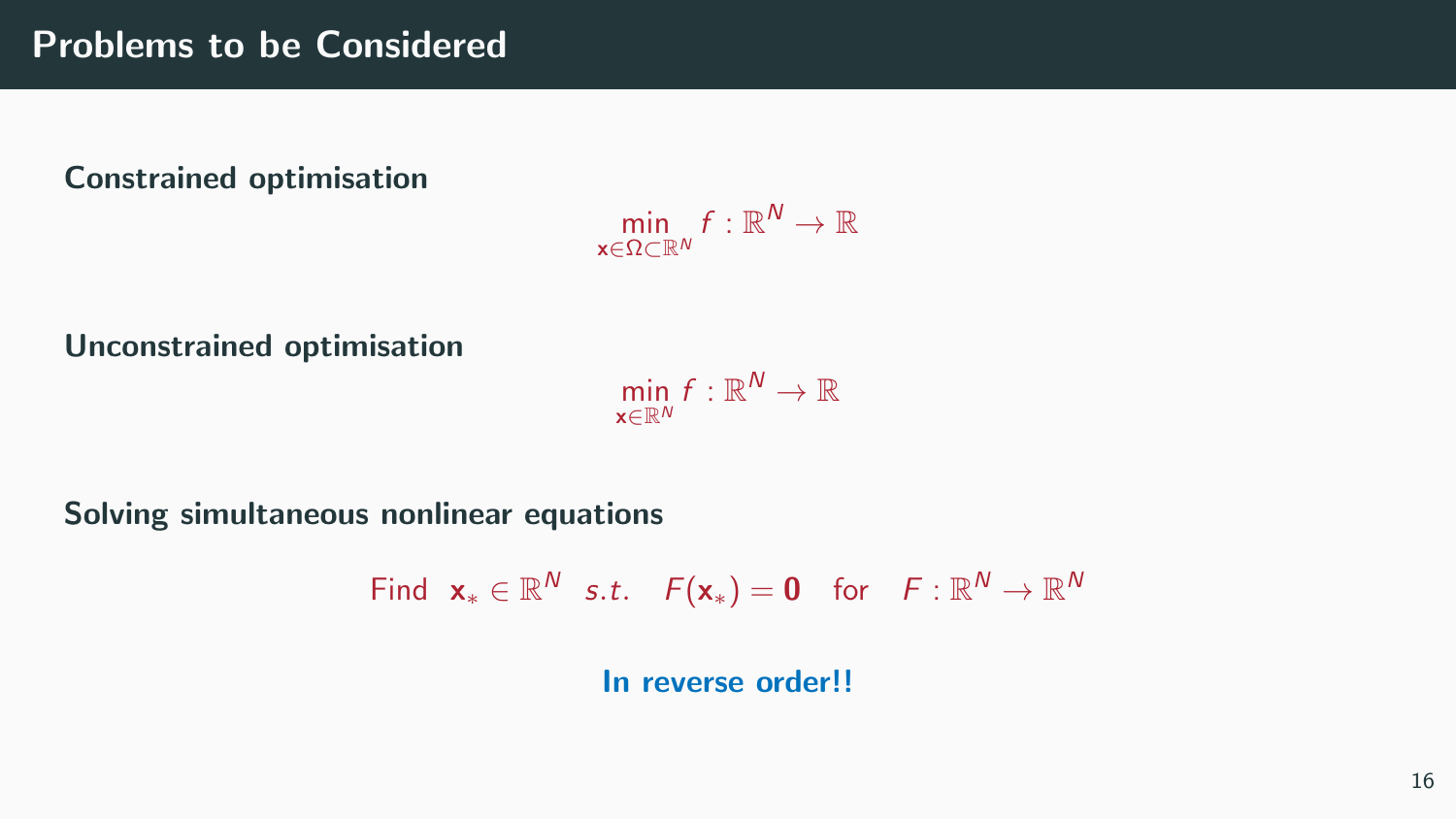- Revision: Linear Algebra & Multivariate Calculus
- Newton's Method
- Global Convergence: Line Search & Trust Region
- Quasi-Newton Methods (gradient-free)
- Optimality Conditions for Constrained Optimisation
- Penalty Methods
- Barrier Methods
- Large-Scale Optimisation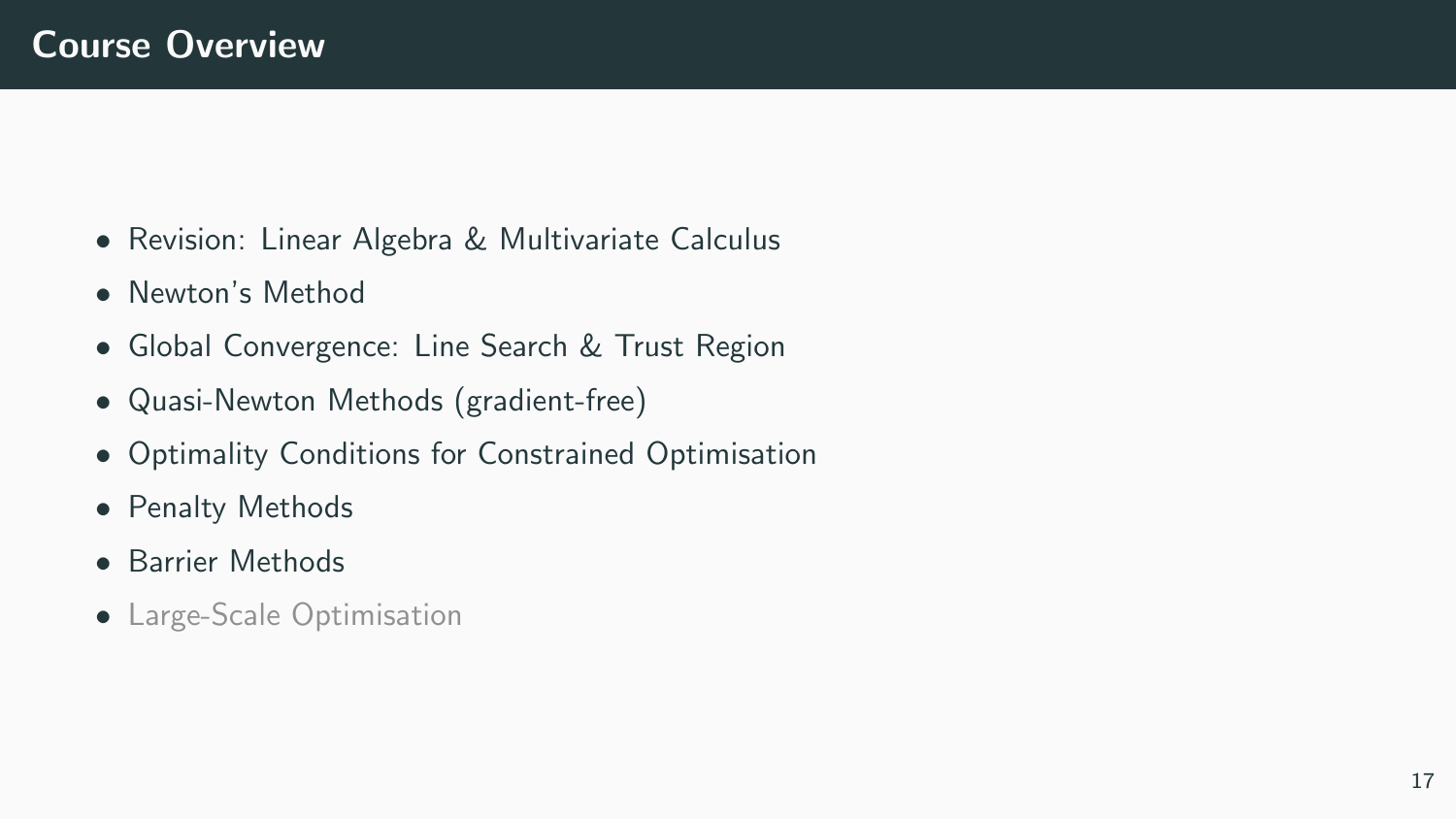- Christoph Ortner, Continuous Optimization, Lecture Notes, Oxford, 2009
- JE Dennis & RB Schnabel, Numerical Methods for Unconstrained Optimization and Nonlinear Equations, 1983
- J Nocedal & SJ Wright, Numerical Optimization, 2006
- N.I.M. Gould & S. Leyffer, "An introduction to algorithms for nonlinear optimization", in Frontiers in NA, Springer, 2003